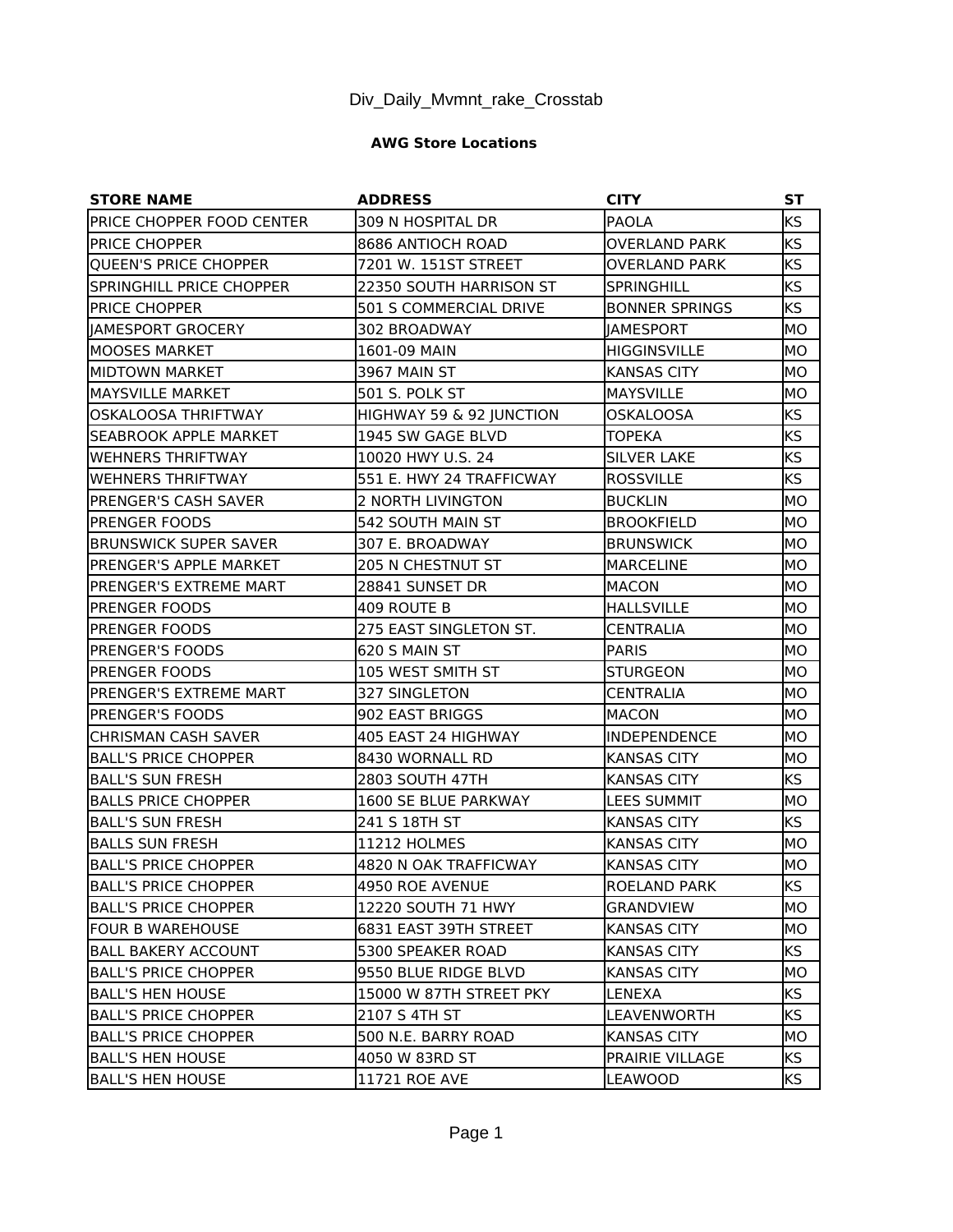| <b>BALL'S HEN HOUSE</b>          | 8120 PARALLEL PARKWAY      | <b>KANSAS CITY</b>    | <b>KS</b> |
|----------------------------------|----------------------------|-----------------------|-----------|
| <b>BALL'S HEN HOUSE</b>          | 6950 MISSION RD            | <b>PRARIE VILLAGE</b> | <b>KS</b> |
| BALL'S HEN HOUSE                 | 135TH & BLACKBOB           | OLATHE                | <b>KS</b> |
| lBALL'S HEN HOUSE                | 6900 WEST 135TH            | OVERLAND PARK         | <b>KS</b> |
| <b>BALL'S HEN HOUSE</b>          | 11930 COLLEGE BLVD         | OVERLAND PARK         | <b>KS</b> |
| lBALL'S HEN HOUSE                | 2724 W. 53RD               | FAIRWAY               | <b>KS</b> |
| IBALL'S PRICE CHOPPER            | <b>520 S COMMERCIAL</b>    | HARRISONVILLE         | MО        |
| <b>IBALL'S PRICE CHOPPER</b>     | 12010 WEST 63RD STREET     | <b>SHAWNEE</b>        | <b>KS</b> |
| <b>BALL'S PRICE CHOPPER</b>      | 7500 WEST 75TH STREET      | OVERLAND PARK         | <b>KS</b> |
| <b>BALL'S PRICE CHOPPER</b>      | 15970 S. MUR-LEN           | OLATHE                | <b>KS</b> |
| IPAYLESS FOODS                   | 2101 EAST SANTA FE ST      | OLATHE                | <b>KS</b> |
| <b>BALL'S PRICE CHOPPER</b>      | 7600 STATE AVE             | <b>KANSAS CITY</b>    | <b>KS</b> |
| lCASH SAVER                      | 1320 EAST EUCLID AVE       | <b>DES MOINES</b>     | lА        |
| <b>CASH SAVER</b>                | 4121 FLEUR DR              | <b>DES MOINES</b>     | IA        |
| <b>HOMETOWN FOODS</b>            | 310 2ND STEET              | GLADBROOK             | IA        |
| IROD'S THRIFTWAY                 | 307 W 6TH ST               | CONCORDIA             | <b>KS</b> |
| BOYD GROCERY                     | 20611 HIGHWAY 1 NORTH      | <b>KEOSAUQUA</b>      | IA        |
| <b>ICOLE CAMP FRESH MARKET</b>   | 302 E. MAIN ST. RT 3 BOX 0 | <b>COLE CAMP</b>      | IMO.      |
| <b>BARNES HEARTLAND FOODS</b>    | <b>119 N BROADWAY</b>      | <b>HERINGTON</b>      | <b>KS</b> |
| <b>IPRICE CHOPPER</b>            | 1030 W 103RD ST            | <b>KANSAS CITY</b>    | IMO.      |
| COSENTINO'S APPLE MARKET         | 4300 BLUE RIDGE BLVD       | <b>KANSAS CITY</b>    | IMO.      |
| COSENTINO'S WAREHOUSE            | 2301 N.E. INDEPENDENCE AVE | LEE SUMMIT            | MO        |
| IPRICE CHOPPER                   | 1101 SW 7 HWY              | <b>BLUE SPRINGS</b>   | IMO.      |
| IPRICE CHOPPER                   | 1305 N. 7 HWY              | <b>BLUE SPRINGS</b>   | IMO.      |
| ICOSENTINO'S APPLE MARKET        | 11501 EAST 63RD STREET     | <b>IRAYTOWN</b>       | IMO.      |
| <b>INEW MARK SUN FRESH</b>       | 10225 N. OAK TRAFFICWAY    | <b>KANSAS CITY</b>    | MО        |
| COSENTINO'S PRICE CHOPPER        | 937 N.E. WOODS CHAPEL ROAD | <b>LEE'S SUMMIT</b>   | MО        |
| COSENTINO'S SUN FRESH            | 18001 E 24 HIGHWAY         | INDEPENDENCE          | MО        |
| COSENTINO'S PRICE CHOPPER        | 251 SW GREENWICH           | LEE'S SUMMIT          | MO        |
| COSENTINO'S PRICE CHOPPER        | 22210 WEST 66TH ST         | <b>SHAWNEE</b>        | <b>KS</b> |
| COSENTINO'S PRICE CHOPPER        | 2101 NORTH STATE ROUTE 7   | PLEASANT HILL         | IMO.      |
| COSENTINO'S PRICE CHOPPER        | 122 N US HIGHWAY 169       | <b>SMITHVILLE</b>     | MO        |
| <b>COSENTINO'S PRICE CHOPPER</b> | 1191 NE MCQUERRY RD        | <b>GRAIN VALLEY</b>   | MO        |
| <b>PRICE CHOPPER</b>             | 5800 WILSON RD             | KANSAS CITY           | MO        |
| <b>PRICE CHOPPER</b>             | 8700 E. 63RD ST            | <b>KANSAS CITY</b>    | IMO.      |
| COSENTINOS PRICE CHOPPER         | 501 SCHUG AVE              | PECULIAR              | IMO.      |
| COSENTINO'S PRICE CHOPPER        | <b>660 E MAIN</b>          | GARDNER               | KS        |
| <b>PRICE CHOPPER</b>             | 7418 W. 119TH ST.          | OVERLAND PARK         | KS.       |
| <b>COSENTINO'S PRICE CHOPPER</b> | 896 SOUTH 291 HWY          | <b>LIBERTY</b>        | MO        |
| ICOSENTINO'S PRICE CHOPPER       | 3700 W. 95TH STREET        | LEAWOOD               | KS.       |
| ICOSENTINO'S MARKET              | 14 WEST 62ND TERRACE       | KANSAS CITY           | MO.       |
| COSENTINO'S PRICE CHOPPER        | 6327 BROOKSIDE             | <b>KANSAS CITY</b>    | MO        |
| <b>COSENTINO'S MARKET</b>        | 10 EAST 13TH ST            | <b>KANSAS CITY</b>    | IMO.      |
| <b>PRICE CHOPPER</b>             | 900 WEST FOXWOOD DR        | <b>RAYMORE</b>        | MO        |
| <b>PRICE CHOPPER</b>             | 9717 N ASH                 | <b>KANSAS CITY</b>    | MO        |
| COSENTINOS PRICE CHOPPER         | 109 N CEDAR                | <b>BELTON</b>         | MO        |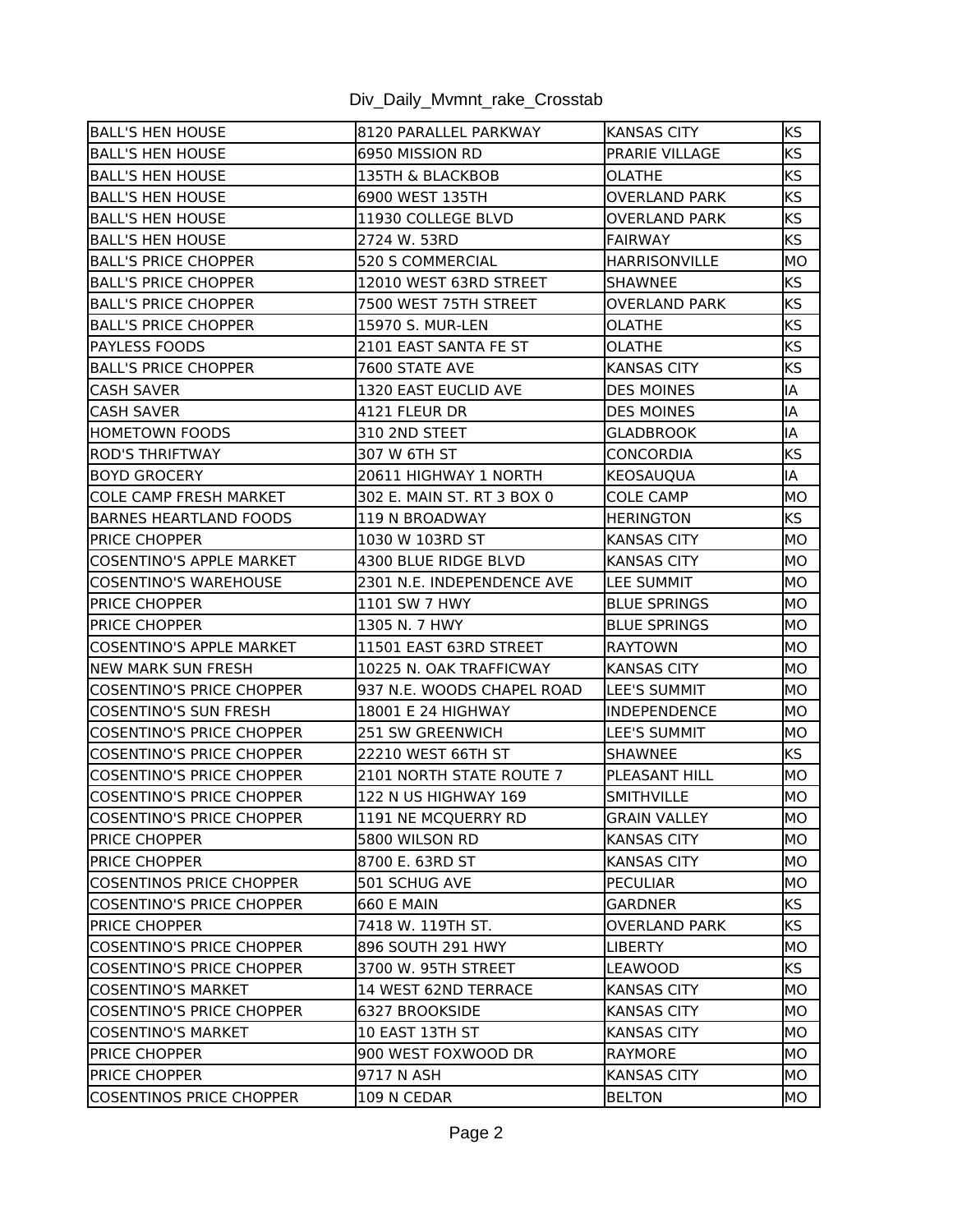| COSENTINO'S PRICE CHOPPER        | 701 WATSON DRIVE            | <b>KEARNEY</b>        | MO        |
|----------------------------------|-----------------------------|-----------------------|-----------|
| COSENTINO'S PRICE CHOPPER        | 120 EAST 19TH ST            | <b>OTTAWA</b>         | <b>KS</b> |
| <b>COSENTINO'S PRICE CHOPPER</b> | 2600 ENSIGN HILL DR         | PLATTE CITY           | MО        |
| COSENTINO'S PRICE CHOPPER        | 2219 N BELT HWY             | <b>ST JOSEPH</b>      | MО        |
| <b>COSENTINO'S MARKET</b>        | 8051 W 160TH ST             | <b>OVERLAND PARK</b>  | <b>KS</b> |
| IDAVE'S COUNTRY MARKET           | 502 SOUTH MAIN              | WINDSOR               | MO        |
| DAVE'S COUNTRY MARKET            | 538 S BUSINESS 13 HWY       | <b>LEXINGTON</b>      | MO        |
| DAVE'S COUNTRY MARKET            | <b>105 SOUTH MOREAU</b>     | <b>TIPTON</b>         | MО        |
| HY-KLAS FOODS - PLATTSBURG       | 103 N. EAST STREET          | <b>PLATTSBURG</b>     | MО        |
| lhy-Klas foods - Gower           | 205 SOUTH 169 HIGHWAY       | GOWER                 | MO.       |
| <b>HY-KLAS FOODS LATHROP</b>     | 411 NORTH STREET            | LATHROP               | MO        |
| 5-STAR SUPERMARKET               | 515 W. HWY 54               | <b>HERMITAGE</b>      | MO        |
| 15-STAR SUPERMARKET              | <b>465 CHESTNUT</b>         | OSCEOLA               | MO        |
| <b>BI-LO COUNTRY MART</b>        | 410 E. YOUNG                | WARRENSBURG           | MO        |
| <b>ST.JOE TOBACCO COMPANY</b>    | <b>5808 CORPORATE DRIVE</b> | ST JOSEPH             | MО        |
| LEEKER'S FAMILY FOODS            | 6223 N BROADWAY             | <b>WICHITA</b>        | <b>KS</b> |
| <b>FARMER'S MARKET</b>           | 2901 N BROADWAY             | <b>WICHITA</b>        | <b>KS</b> |
| <b>PARK CITY DISCOUNT LIQUOR</b> | 6225 N BROADWAY             | <b>PARK CITY</b>      | <b>KS</b> |
| KANSAS CITY CASH & CARRY         | 5320 WINNER ROAD            | <b>KANSAS CITY</b>    | MO        |
| WEST'S COUNTRY MART              | 1900 N. BUCKEYE             | ABILENE               | <b>KS</b> |
| <b>HAPPY FOODS EAST</b>          | 4019 EAST 31ST STREET       | <b>KANSAS CITY</b>    | MО        |
| BRATCHER'S MARKET                | 820 N STURGEON ST           | MONTGOMERY CITY       | MO        |
| BRATCHER'S MARKET                | 301 SO. MORLEY              | <b>MOBERLY</b>        | MO        |
| BRATCHER'S MARKET                | 710 NORTH BISMARK           | CONCORDIA             | MО        |
| <b>BRATCHER FUEL</b>             | 221 S MORLEY ST             | <b>MOBERLY</b>        | MО        |
| lsunfresh                        | 4357 NORTHEAST CHOUTEA      | <b>KANSAS CITY</b>    | MО        |
| MIZE'S FOOD STORE                | 449 NORTH 4TH               | <b>CLEARWATER</b>     | <b>KS</b> |
| HAPPY FOODS NORTH                | 5420 LEAVENWORTH RD         | <b>KANSAS CITY</b>    | <b>KS</b> |
| SCHULTE'S FRESH FOODS            | 1904 SOUTHWEST BLVD.        | <b>JEFFERSON CITY</b> | MO        |
| MOUND CITY THRIFTWAY             | 701 STATE ST                | <b>MOUND CITY</b>     | MО        |
| STANBERRY THRIFTWAY              | 803 N ALANTHUS AVENUE       | <b>STANBERRY</b>      | MO        |
| <b>HORTON THRIFTWAY</b>          | 240 EAST 15TH               | <b>HORTON</b>         | <b>KS</b> |
| LYONS SUPER FOODLINE             | 1105 WEST MAIN ST           | LYONS                 | KS        |
| <b>SLICED BREAD MARKET</b>       | 506 S. WASHINGTON           | <b>CHILICOTHE</b>     | IMO       |
| THE MARKET                       | 401 S. LOCUST               | <b>SWEET SPRINGS</b>  | MO        |
| ITHE CAMERON MARKET              | 1303 N WALNUT ST            | CAMERON               | IMO.      |
| IMIDTOWN MARKET                  | 515 MAIN ST                 | CARBONDALE            | KS.       |
| HILLCREST FOODS INC.             | 2300 LOUISIANA              | LAWRENCE              | KS        |
| HOOVER STORES INC                | 314 CROSS ST                | <b>BURLINGTON</b>     | <b>KS</b> |
| <b>ZEY'S MARKET</b>              | 1020 W 1ST ST               | ABILENE               | <b>KS</b> |
| IHOMETOWN FOODS HUBBARD          | 210 E MAPLE ST              | <b>HUBBARD</b>        | lIA.      |
| HOMETOWN FOOD CONRAD             | 119 N MAIN ST               | CONRAD                | ΙA        |
| GREEN HILLS                      | 7014 KING HILL AVE          | <b>ST JOSEPH</b>      | MO.       |
| <b>RAYS GREEN HILLS</b>          | 3225 N BELT HIGHWAY         | SAINT JOSEPH          | MО        |
| SUNFRESH MARKET                  | 4209 E 50TH TERRACE         | <b>KANSAS CITY</b>    | MО        |
| COUNTRY HARVEST APPLE MKT        | 7312 K-4 HIGHWAY            | <b>MERIDEN</b>        | KS        |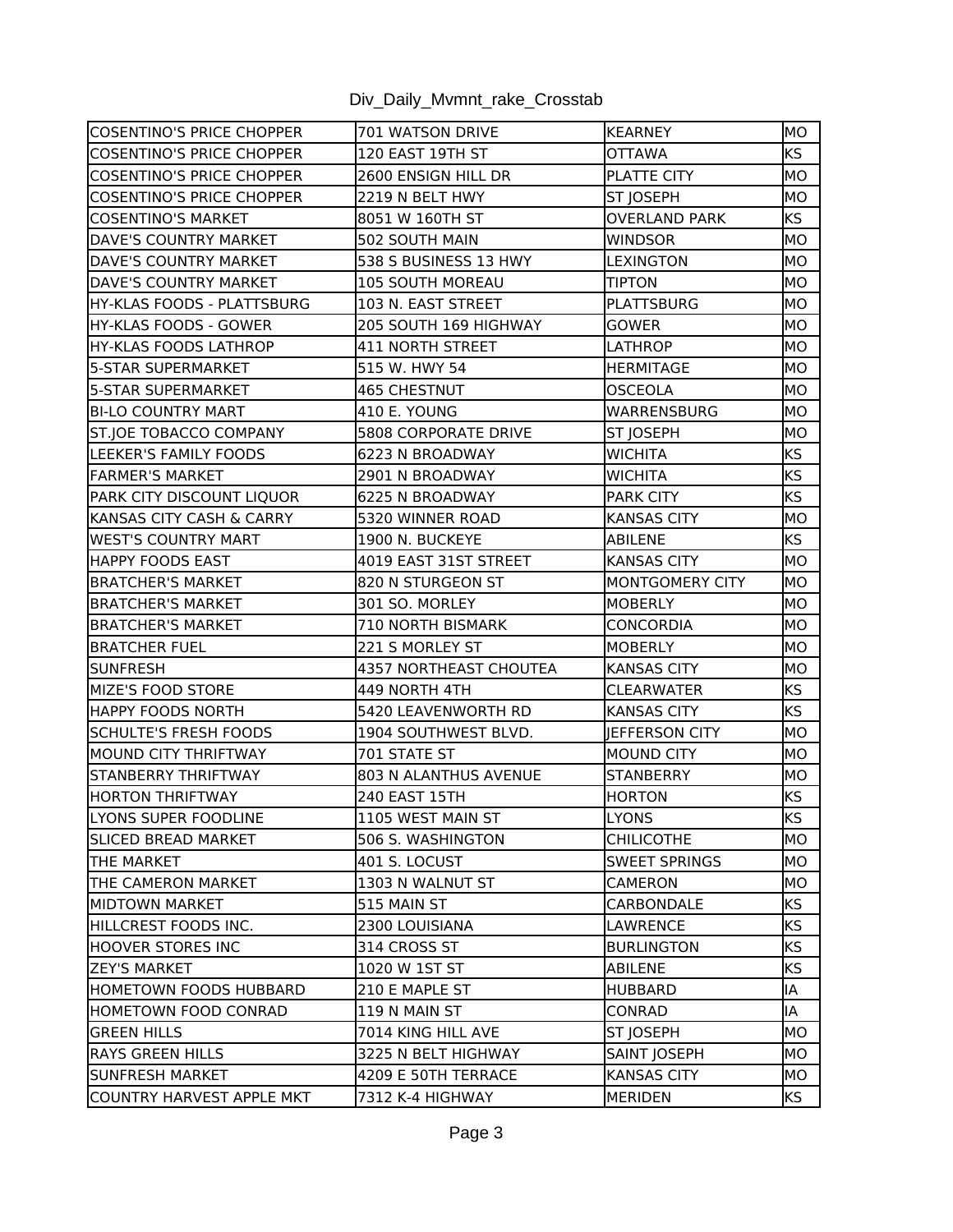| COUNTRY HARVEST APPLE MARKE     | 315 SOUTH UNION STREET        | MCLOUTH                  | <b>KS</b> |
|---------------------------------|-------------------------------|--------------------------|-----------|
| COUNTRY HARVEST APPLE MKT       | 901 OAK                       | VALLEY FALLS             | <b>KS</b> |
| <b>INIDERS GROCERY</b>          | 734 3RD STREET                | <b>HUMBOLDT</b>          | NE        |
| lMACALUSO'S THRIFTWAY           | 5004 PARVIN ROAD              | <b>KANSAS CITY</b>       | MО        |
| <b>SAVER FOOD</b>               | 1616 E 63RD ST                | <b>KANSAS CITY</b>       | MО        |
| IMARSHS SUNFRESH                | 4001 MILL STREET              | <b>KANSAS CITY</b>       | MO        |
| <b>I</b> KLEMA MARKET           | <b>51 SOUTH FOSSIL STREET</b> | <b>RUSSELL</b>           | <b>KS</b> |
| <b>EL MERCADO FRESCO</b>        | 5117 INDEPENDENCE AVE         | <b>KANSAS CITY</b>       | MO        |
| <b>FRESH MARKET</b>             | 6700 KAW DRIVE                | <b>KANSAS CITY</b>       | <b>KS</b> |
| <b>IEL MERCADO FRESH MARKET</b> | 6859 LONGVIEW RD              | <b>KANSAS CITY</b>       | MO        |
| <b>EL MERCADO FRESCO</b>        | 2102 METROPOLITAN AVE         | <b>KANSAS CITY</b>       | <b>KS</b> |
| <b>EL MERCADO FRESCO</b>        | 511 E IRON AVE                | <b>SALINA</b>            | <b>KS</b> |
| <b>EL MERCADO FRESCO</b>        | 2620 INDEPENDENCE AVE         | <b>KANSAS CITY</b>       | MО        |
| HOMETOWN MARKET                 | 145 N CHESTNUT AVE            | <b>EARLHAM</b>           | IA        |
| EL TORITO III                   | 4925 STILWELL ST              | <b>KANSAS CITY</b>       | MO        |
| lIACK'S FOOD STORE              | 303 5TH STREET                | <b>LINN</b>              | <b>KS</b> |
| PEERY'S MARKET                  | 37905 E 50 HWY                | LONE JACK                | MО        |
| <b>SUPERMART EL TORITO</b>      | 1409 CENTRAL AVE              | <b>KANSAS CITY</b>       | <b>KS</b> |
| SUPERMART EL TORITO             | 3000 NW TOPEKA BLVD           | <b>TOPEKA</b>            | <b>KS</b> |
| <b>GIBSON DISCOUNT STORE</b>    | <b>728 W CRAWFORD</b>         | <b>CLAY CENTER</b>       | KS        |
| MOORES GROCERY & DELI           | 14188 HWY 98                  | <b>DOUDS</b>             | IA        |
| IOHN'S FOOD CENTER              | 5812 SOUTH TOPEKA BLVD        | <b>TOPEKA</b>            | <b>KS</b> |
| HOMETOWN FOODS                  | 120 W MAIN ST                 | <b>STATE CENTER</b>      | IA        |
| PRAIRIE CITY FOOD               | 120 E JEFFERSON               | PRAIRIE CITY             | IA        |
| <b>PIPERS FINE FOODS</b>        | <b>102 S WASHINGTON</b>       | <b>MARQUETTE</b>         | KS        |
| JIM & CHARLIE'S AFF FDS         | 121 N CLINTON                 | <b>ALBIA</b>             | IA        |
| RICHARDSON'S SUPERMARKET        | <b>500 N. PEARL</b>           | MILAN                    | MO        |
| <b>GREEN CITY FOOD MARKET</b>   | 19 W 2ND                      | <b>GREEN CITY</b>        | IMO       |
| VAN DYKE GROCERY                | 401 N 4TH STREET              | <b>ATCHISON</b>          | <b>KS</b> |
| <b>BERRIDGE IGA</b>             | <b>115 N MAIN</b>             | <b>NICKERSON</b>         | <b>KS</b> |
| <b>T'S GROCERY</b>              | 100 W PARALLEL                | <b>CLIFTON</b>           | <b>KS</b> |
| DALE'S SUPERMARKET              | 108 W GRAND                   | <b>HILLSBORO</b>         | <b>KS</b> |
| HAVERKAMP GROCERY               | 112 JOHN RIGGINS AVE          | CENTRALIA                | KS        |
| ISIDNEY FOODS LTD               | 2037 US-275                   | SIDNEY                   | IA        |
| SIMPSON'S AF SUPER, INC.        | 301 ST JOSEPH                 | <b>WATHENA</b>           | <b>KS</b> |
| VILLAGE MARKET                  | 2092 VILLAGE LANE             | <b>HERMANN</b>           | MО        |
| MCKEEVER'S PRICE CHOPPER        | 1400 WEST AMITY               | LOUISBURG                | KS        |
| <b>PRICE CHOPPER</b>            | 4201 S NOLAND RD              | <b>INDEPENDENCE</b>      | IMO       |
| MCKEEVER'S PRICE CHOPPER        | 1645 KEARNEY ROAD             | <b>EXCELSIOR SPRINGS</b> | IMO.      |
| <b>IPRICE CHOPPER</b>           | 19601 W. 101ST ST             | LENEXA                   | KS        |
| MCKEEVERS MARKET                | 8800 MAURER BLVD              | LENEXA                   | <b>KS</b> |
| <b>PRICE CHOPPER</b>            | 16611 E. 23RD ST.             | INDEPENDENCE             | MO        |
| MCKEEVER'S PRICE CHOPPER        | 13351 MISSION ROAD            | LEAWOOD                  | KS        |
| PRICE CHOPPER                   | 11700 W. 135TH ST.            | OVERLAND PARK            | KS        |
| MCKEEVER'S PRICE CHOPPER        | 2301 S. STERLING              | INDEPENDENCE             | MО        |
| <b>PRICE CHOPPER</b>            | 175 NORTH PARKER              | <b>OLATHE</b>            | KS        |
|                                 |                               |                          |           |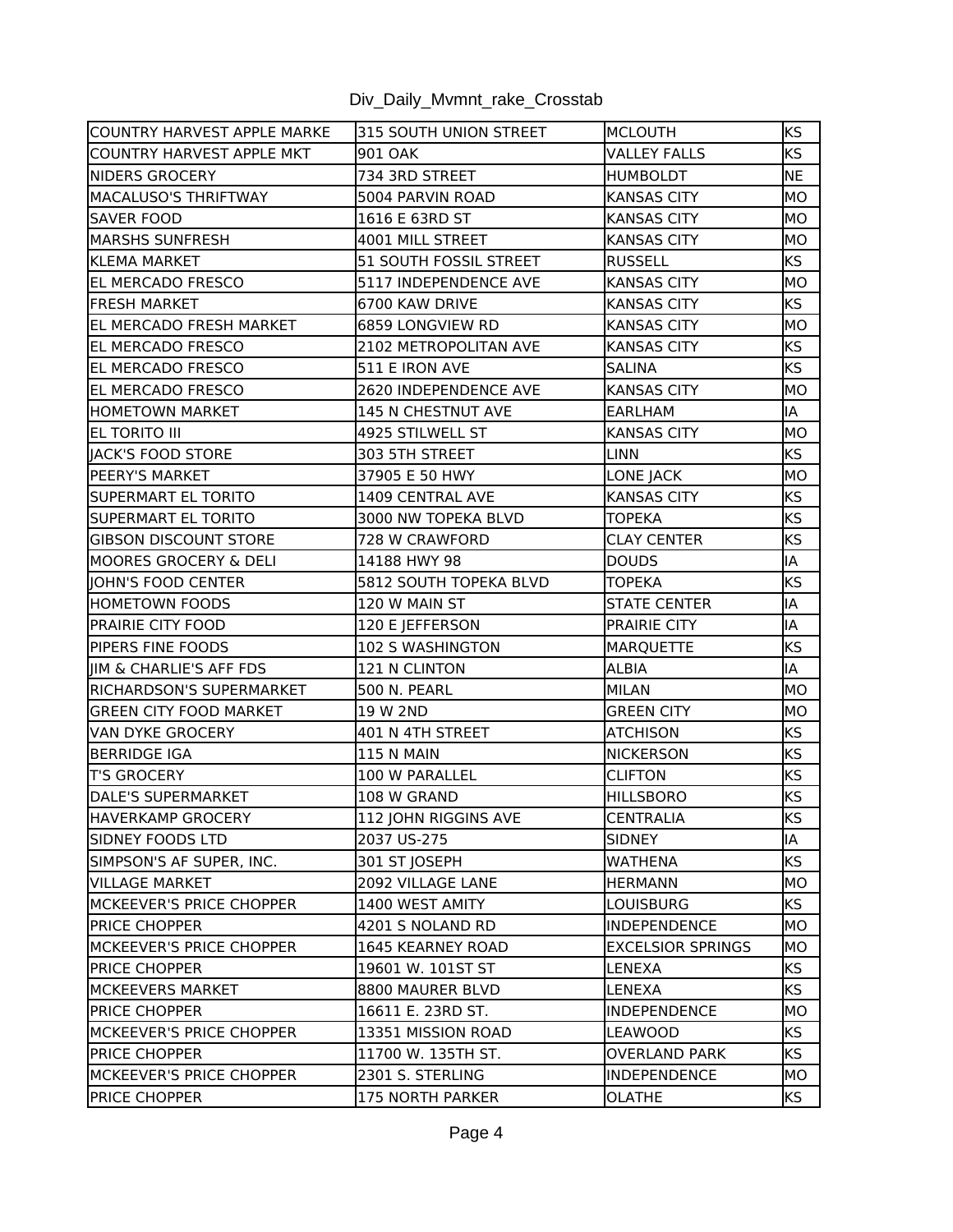|  |  |  | Div_Daily_Mvmnt_rake_Crosstab |
|--|--|--|-------------------------------|
|--|--|--|-------------------------------|

| <b>PRICE CHOPPER</b>               | 9107 NORTHWEST 45 HWY        | <b>PARKVILLE</b>     | MO        |
|------------------------------------|------------------------------|----------------------|-----------|
| MCKEEVERS MARKET & EATERY          | 840 NW PRYOR RD              | <b>LEES SUMMIT</b>   | MО        |
| SALISBURY APPLE MARKET             | 413 NORTH WEBER              | SALISBURY            | MО        |
| <b>BUCKNER THRIFTWAY</b>           | <b>12 EAST MONROE</b>        | <b>BUCKNER</b>       | MO        |
| STERLING APPLE MARKET              | 11215 U.S. 24                | INDEPENDENCE         | MО        |
| <b>GARDEN OF EDEN</b>              | 275 MAIN STREET              | LITTLE RIVER         | ks        |
| D & S GROCERY                      | 104 SE A ST                  | MELCHER-DALLAS       | IA        |
| <b>RAY'S APPLE MARKET CLAY CTR</b> | 722 WEST CRAWFORD            | <b>CLAY CENTER</b>   | ks        |
| IRAY'S APPLE MARKET FAIRBURY       | 1415 K STREET                | <b>FAIRBURY</b>      | NE        |
| <b>RAY'S APPLE MARKET SENECA</b>   | 302 CASTLE                   | <b>SENECA</b>        | <b>KS</b> |
| <b>RAY'S APPLE MARKET C GROVE</b>  | 115 EAST MAIN                | <b>COUNCIL GROVE</b> | <b>KS</b> |
| RAY'S APPLE MARKET ST MARYS        | 801 EAST JESUIT AVE          | <b>SAINT MARYS</b>   | <b>KS</b> |
| RAY'S APPLEMARKET BELOIT           | 1010 N INDEPENDENCE          | <b>BELOIT</b>        | <b>KS</b> |
| IC & R WAREHOUSE OFFICE            | 3036 JIMS ROAD               | MACON                | MО        |
| IC & R SUPERMARKETS                | <b>201 NORTH CENTER</b>      | <b>SHELBINA</b>      | MО        |
| IC & R SUPERMARKETS                | <b>109 EAST CLARK STREET</b> | LA PLATA             | MО        |
| IC & R SUPERMARKETS                | 703 E BRIGGS DR              | MACON                | MО        |
| IC & R SUPERMARKETS                | 305 E. SMALLWOOD             | <b>EDINA</b>         | MO        |
| IC & R SUPERMARKETS                | 263 N. JOHNSON               | <b>KAHOKA</b>        | MО        |
| IC & R SUPERMARKETS                | 1110 HWY 24 & 36 E           | <b>MONROE CITY</b>   | MО        |
| <b>C &amp; R SUPERMARKETS</b>      | 1021 BUCHANAN                | <b>CALIFORNIA</b>    | IMO       |
| IC & R SUPERMARKETS                | 600 S CHURCH                 | FAYETTE              | MO        |
| ∣C & R SUPERMARKETS                | 1004 MAIN STREET             | <b>BOONVILLE</b>     | MO        |
| IC & R SUPERMARKETS                | <b>640 COMMONS DRIVE</b>     | <b>FULTON</b>        | IMO       |
| IC & R SUPERMARKETS                | <b>133 EAST MAPLE STREET</b> | <b>SLATER</b>        | MO        |
| lHY-KLAS FOODS HAMILTON            | <b>298 NORTH DAVIS</b>       | <b>HAMILTON</b>      | MО        |
| HY-KLAS FOODS POLO                 | 106 WEST ELM                 | <b>POLO</b>          | MО        |
| IS FOODS                           | 467 E GRAND                  | <b>MEMPHIS</b>       | MO        |
| <b>SPK GROCERY</b>                 | <b>412 MAIN</b>              | <b>CHENEY</b>        | <b>KS</b> |
| <b>IGR SHURFINE FOODS</b>          | 133 EAST SECOND              | <b>FRANKFORT</b>     | <b>KS</b> |
| MONROE FOODS                       | 216 N MONROE                 | MONROE               | lIA       |
| HAROLD'S FREEMAN MARKET            | <b>27500 S STATE RT C</b>    | <b>FREEMAN</b>       | MО        |
| <b>FRONT STREET MARKET</b>         | 105 S FRONT ST               | <b>HUMESTON</b>      | IA        |
| MAC'S SUPER SAVER                  | 436 E. MAIN                  | KAHOKA               | IMO       |
| CARLSONS GROCERY, INC              | <b>1121 E MAIN</b>           | MARION               | <b>KS</b> |
| ISHARP'S SHURFINE FOODS LLC        | 404 COMMERCIAL               | ATCHISON             | <b>KS</b> |
| ISHARP'S IGA                       | 18305 STATE ROUTE 45 N       | WESTON               | IMO       |
| <b>TOWN &amp; COUNTRY</b>          | 818 N ELM                    | <b>HOISINGTON</b>    | <b>KS</b> |
| ICANTON HOMETOWN IGA               | 216 NORTH MAIN               | CANTON               | KS.       |
| <b>PRICE'S GROCERY</b>             | 107 W NODAWAY                | OREGON               | IMO       |
| <b>CHUBBY FOODS</b>                | 311 WEST MAIN BOX 248        | <b>MADISON</b>       | KS.       |
| IONAGA COUNTRY MARKET              | 120 PROSPECT STREET          | ONAGA                | <b>KS</b> |
| SONNY'S SUPERMARKET                | 327 5TH ST                   | <b>WEST POINT</b>    | IA        |
| <b>EAST MARKET GROCERY</b>         | 114 E MARKET                 | <b>NEW SHARON</b>    | IA        |
| <b>BRICK STREET MARKET</b>         | <b>114 BRICK STREET</b>      | BONDURANT            | ΙA        |
| ST PAUL SUPERMARKET                | 514 WASHINGTON               | <b>ST PAUL</b>       | <b>KS</b> |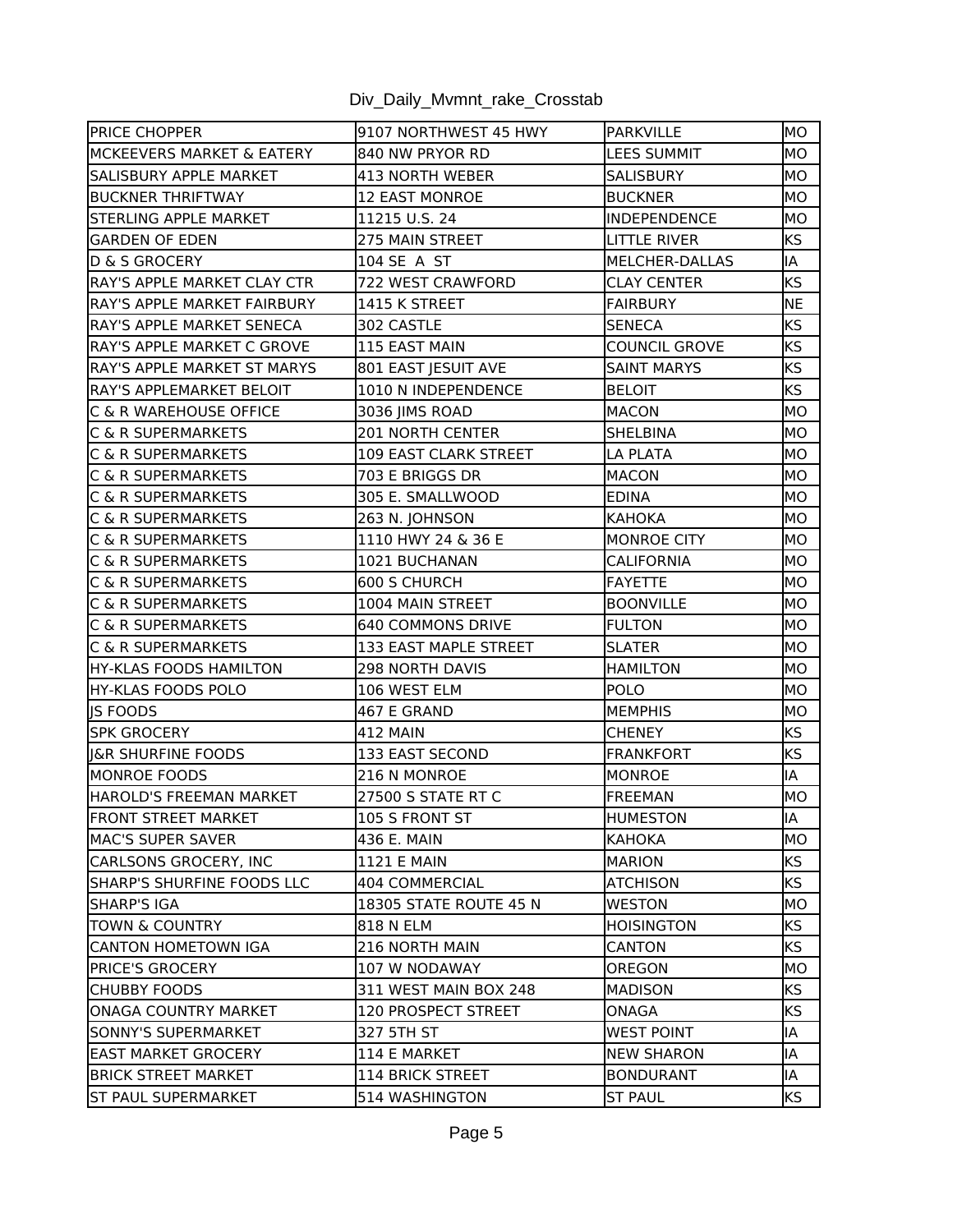|  |  | Div_Daily_Mvmnt_rake_Crosstab |  |
|--|--|-------------------------------|--|
|  |  |                               |  |

| <b>TILTON'S SEWARD</b>          | 1905 NE SEWARD AVE      | <b>TOPEKA</b>        | <b>KS</b> |
|---------------------------------|-------------------------|----------------------|-----------|
| <b>TILTONS WESTSIDE</b>         | 1100 SW 6TH AVE         | <b>TOPEKA</b>        | <b>KS</b> |
| QUINCY FARM SUPPLY CO           | 4625 BROADWAY           | QUINCY               | IL        |
| <b>RAMSEY'S MARKET</b>          | <b>200 NORTH WALNUT</b> | <b>LENOX</b>         | IA        |
| FOOD FAIR OF RICH HILL          | 301 NORTH 14TH STREET   | <b>RICH HILL</b>     | <b>MO</b> |
| DOGRA LLC DBA HI-LO GROCERY     | 931 SEMINARY STREET     | GALESBURG            | IL        |
| IEMPORIA COUNTRY MART           | 1020 MERCHANT STREET    | <b>EMPORIA</b>       | <b>KS</b> |
| EMPORIA CASH SAVER              | 2703 WEST HIGHWAY 50    | <b>EMPORIA</b>       | <b>KS</b> |
| <b>KIERS THRIFTWAY</b>          | 905 SOUTH 5TH STREET    | CLAY CENTER          | <b>KS</b> |
| KIERS THRIFTWAY                 | 126 E. 2ND STREET       | WASHINGTON           | <b>KS</b> |
| <b>KIERS THRIFTWAY</b>          | 115 W JEFFERSON ST      | MANKATO              | <b>KS</b> |
| ELLINWOOD FAMILY FOODS          | 210 E SANTA FE BLVD     | <b>ELLINWOOD</b>     | <b>KS</b> |
| DOWNS SUPERFOODS                | 525 S MORGAN            | <b>DOWNS</b>         | <b>KS</b> |
| <b>MULCH'S COUNTRY MART</b>     | 402 NORTH MASON         | CARROLLTON           | MО        |
| FOOD COUNTRY                    | 201 WEST HWY 136        | <b>ROCK PORT</b>     | MО        |
| IPAWNEE CITY THRIFTWAY          | 535 F STREET            | PAWNEE               | NE        |
| IDUNGY'S MARKET                 | 401 N. MAIN             | GALLATIN             | MО        |
| <b>FOOD FAIR APPLETON CITY</b>  | 309 WEST 4TH STREET     | <b>APPLETON CITY</b> | MО        |
| FOOD FAIR DREXEL                | 202 E MAIN ST           | <b>DREXEL</b>        | MO        |
| JOHN'S MARKET, INC.             | 325 E LOCUST STREET     | TROY                 | <b>KS</b> |
| <b>BALDWIN CITY MARKET, INC</b> | 112 N 8TH HWY 56        | <b>BALDWIN CITY</b>  | KS        |
| <b>FOOD MART THRIFTWAY</b>      | 2311 M STREET           | <b>BELLEVILLE</b>    | <b>KS</b> |
| GRINGO LOCO                     | 3825 INDEPENDENCE AVE   | <b>KANSAS CITY</b>   | MO        |
| BROTHER'S MARKET                | 207 EAST LOCUST ST      | <b>BLOOMFIELD</b>    | IA        |
| <b>BROTHER'S MARKET</b>         | 319 RIDGE ST            | TONGANOXIE           | <b>KS</b> |
| IBROTHER'S MARKET               | 118 SOUTH MAIN          | <b>SIGOURNEY</b>     | IA        |
| BROTHER'S MARKET                | 325 CENTRAL AVE WEST    | CLARION              | IA        |
| <b>BROTHER'S MARKET</b>         | 105 NIXON ST            | CASCADE              | IA        |
| <b>IBROTHER'S MARKET</b>        | 930 COMMERCIAL ST       | LISBON               | IA        |
| <b>BROTHER'S MARKET</b>         | 1022 SKYLER ST          | <b>DENVER</b>        | IA        |
| IBROTHER'S MARKET               | <b>706 HIGHWAY 57</b>   | IPARKERSBURG         | IA        |
| <b>BROTHER'S MARKET</b>         | 1400 G STREET           | <b>GRUNDY CENTER</b> | IA        |
| <b>BROTHER'S MARKET</b>         | 1004 5TH AVE            | ST JOSEPH            | MO        |
| <b>BROTHER'S MARKET</b>         | 103 W WALNUT ST         | <b>WILLIAMSBURG</b>  | IA        |
| <b>BROTHER'S MARKET</b>         | 402 EAST PRICE          | SAVANNAH             | MО        |
| GARRETT'S COUNTRY MART          | SOUTH 75 HWY BOX 118    | SABETHA              | KS.       |
| IGARY'S FOODS                   | 715 1ST AVE SW          | MOUNT VERNON         | ΙA        |
| <b>BUSHS MARKET</b>             | 219 WEST 4TH            | SOLOMON              | <b>KS</b> |
| ICHAPMAN FOOD MART              | 170 IRISH DRIVE         | CHAPMAN              | KS.       |
| <b>CALS THRIFTWAY</b>           | 408 W. BUCHANAN         | CALIFORNIA           | IMO       |
| IBAXTER FAMILY MARKET           | 103 NORTH MAIN          | BAXTER               | lIA.      |
| lGALT HOMETOWN GROCERY LLC      | 108 MAIN STREET         | GALT                 | MO        |
| LINN THRIFTWAY                  | 318 WEST MAIN ST        | <b>LINN</b>          | IMO.      |
| MOSERS FOODS                    | 1101 W MONROE           | MEXICO               | IMO.      |
| MOSER'S DISCOUNT FOODS          | 2020 NORTH BLUFF ST     | <b>FULTON</b>        | MO        |
| MOSER'S DISCOUNT FOODS          | 109 EASTSIDE DRIVE      | ASHLAND              | MO.       |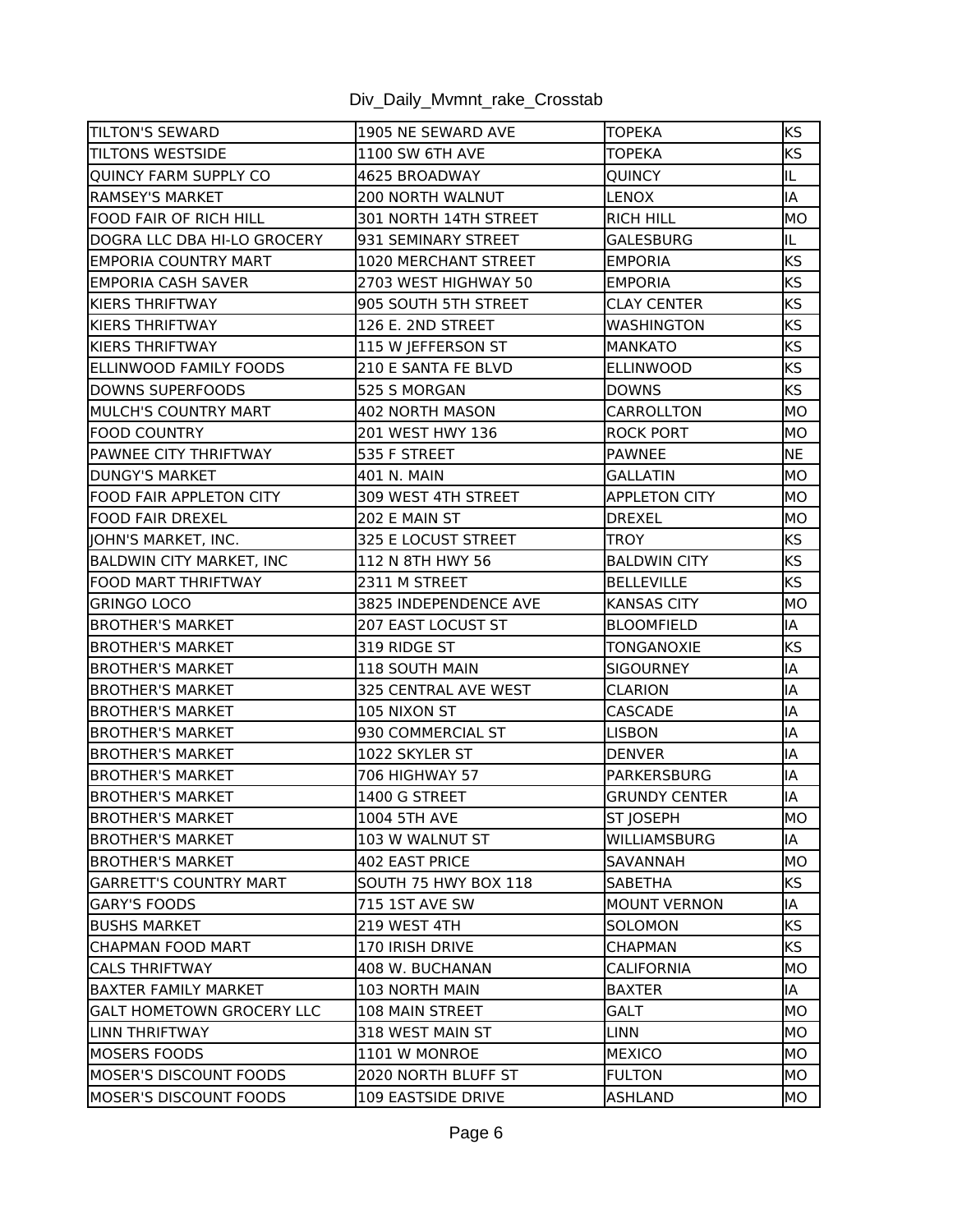| Div_Daily_Mvmnt_rake_Crosstab |
|-------------------------------|
|-------------------------------|

| MOSERS FOODS                      | 900 NORTH KEENE                | <b>COLUMBIA</b>     | MO        |
|-----------------------------------|--------------------------------|---------------------|-----------|
| MOSER DISCOUNT FOODS              | 705 BUSINESS LOOP 70           | COLUMBIA            | MO        |
| MOSER DISCOUNT FOODS              | P.O. B. 677                    | <b>HOLTS SUMMIT</b> | IMO       |
| <b>MOSER'S DISCOUNT FOODS</b>     | 1035 ARMORY ROAD               | <b>WARRENTON</b>    | MО        |
| MOSER'S FOODS                     | 4808 RANGELINE ST              | COLUMBIA            | MО        |
| RED X                             | 2401 N.W. PLATTE RD.           | <b>RIVERSIDE</b>    | MO        |
| SAN ANTONIO 2                     | 830 KANSAS AVE                 | <b>KANSAS CITY</b>  | KS        |
| <b>G2M SUPER MART-STOVER</b>      | <b>PO BOX 168</b>              | <b>STOVER</b>       | MO        |
| <b>G2M SUPER MART-LAURIE</b>      | PO BOX 1160                    | LAURIE              | MО        |
| J & J FOOD MART                   | 405 MAPLE                      | <b>AXTELL</b>       | <b>KS</b> |
| <b>SUNRISE MARKET</b>             | 1212 W OLD HWY 40              | <b>ODESSA</b>       | MО        |
| CHARLIE'S QUIK CHEK               | 302 JACKSON ST                 | GLASGOW             | MО        |
| ILA TAPATIA                       | 1440 DES MOINES ST             | <b>DES MOINES</b>   | IA        |
| HI LO #3 GROCERY                  | 503 COMMERCIAL DR              | <b>ABINGDON</b>     | IL        |
| CECIL K'S HOMETOWN MARKET         | 423 ARIZONA AVE                | <b>HOLTON</b>       | <b>KS</b> |
| YOSS THRIFTWAY                    | <b>P.O. BOX 455 71 HIGHWAY</b> | ADRIAN              | MО        |
| YOSS BROS GROCERY                 | 1200 E 10TH                    | <b>HOLDEN</b>       | MО        |
| SAN ANTONIO MEAT MARKET LLC       | 2904 INDEPENENCE AVE           | <b>KANSAS CITY</b>  | MО        |
| MOUND CITY FOOD FAIR              | <b>730 MAIN STREET</b>         | <b>MOUND CITY</b>   | <b>KS</b> |
| <b>FOOD FAIR SUPERMARKET</b>      | 922 MAIN ST                    | PLEASANTON          | <b>KS</b> |
| CUBA CASH STORE                   | 301 BAIRD STREET               | <b>CUBA</b>         | <b>KS</b> |
| THE MERC                          | 901 IOWA STREET                | LAWRENCE            | <b>KS</b> |
| THE MERC                          | 501 MINNESOTA AVE              | <b>KANSAS CITY</b>  | <b>KS</b> |
| JERRY'S THRIFTWAY                 | 880 LAKIN STREET               | <b>OSAGE CITY</b>   | ks        |
| EL RIO BRAVO 2                    | 2501 S SENECA ST               | <b>WICHITA</b>      | <b>KS</b> |
| EL RIO BRAVO                      | 11 SOUTH 10TH STREET           | <b>KANSAS CITY</b>  | <b>KS</b> |
| WHITES FOODLINER                  | 329 US HWY 281                 | <b>ST JOHN</b>      | <b>KS</b> |
| WHITE'S FOODLINER                 | 215 N HARRISON                 | <b>LINDSBORG</b>    | <b>KS</b> |
| WHITE'S FOODLINER                 | 858 EAST AVE D                 | <b>KINGMAN</b>      | <b>KS</b> |
| WHITES FOODLINER                  | 934 3RD ST                     | PHILLIPSBURG        | <b>KS</b> |
| LIPARI'S SUN FRESH                | 3110 PROSPECT AVE              | <b>KANSAS CITY</b>  | MО        |
| HOMETOWN FOODS TRAER              | 420 2ND ST                     | <b>TRAER</b>        | IA        |
| <b>HOMETOWN FOODS</b>             | 1010 E MITCHELL AVE            | <b>WATERLOO</b>     | IA        |
| IC & C PRODUCE                    | 2806 GUINOTTE                  | <b>KANSAS CITY</b>  | IMO       |
| DGS MERLE HAY FUEL CENTER         | 4341 MERLE HAY RD              | <b>DES MOINES</b>   | IA        |
| <b>IDGS INGERSOLL FUEL CENTER</b> | 3401 INGERSOLL AVE             | <b>DES MOINES</b>   | IA        |
| ICASH SAVER FLEUR DR              | 4121 FLEUR DR                  | <b>DES MOINES</b>   | IA        |
| PRICE CHOPPER INGERSOLL AVE       | 3425 INGERSOLL AVE             | <b>DES MOINES</b>   | IA        |
| PRICE CHOPPER BEAVER AVE          | 1819 BEAVER AVE                | <b>DES MOINES</b>   | IA        |
| PRICE CHOPPER MERLE HAY           | 4343 MERLE HAY RD              | <b>DES MOINES</b>   | IA        |
| LADOW'S MARKET                    | 415 MAIN STREET                | LEBANON             | lKS.      |
| <b>ITIPTON GROCERY</b>            | 601 MAIN ST                    | <b>TIPTON</b>       | <b>KS</b> |
| TOWN & COUNTRY MARKET             | 308 MAIN STREET                | <b>SLATER</b>       | lIA.      |
| <b>BUCHE FOODS</b>                | <b>HWY 18 E</b>                | <b>MISSION</b>      | <b>SD</b> |
| <b>BUCHE FOODS</b>                | 401 W HWY 46                   | WAGNER              | <b>SD</b> |
| <b>BUCHE FOODS</b>                | 222 HWY 18                     | GREGORY             | <b>SD</b> |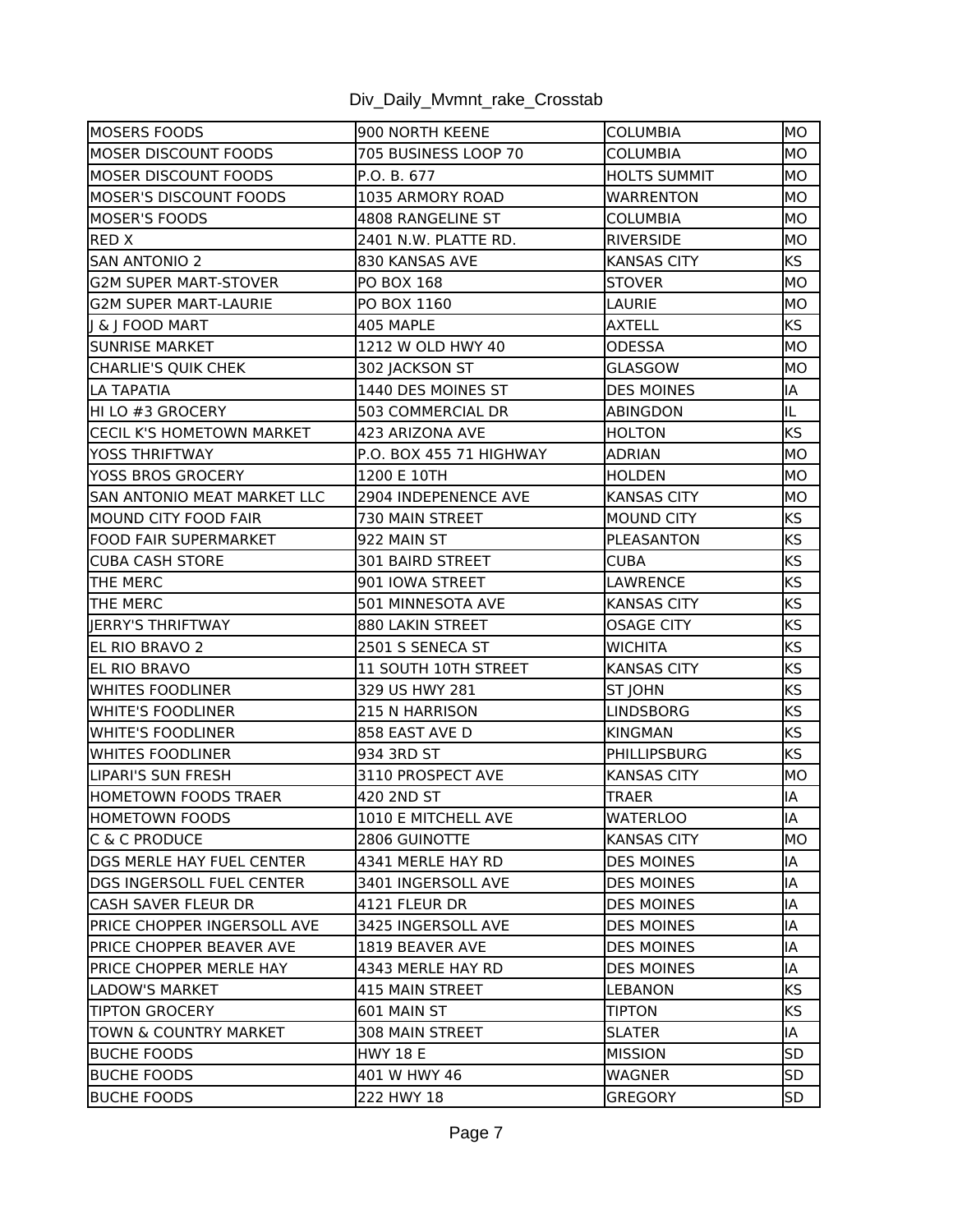| <b>CASH SMART</b>                 | 520 2ND STREET             | SCOTLAND             | <b>SD</b>  |
|-----------------------------------|----------------------------|----------------------|------------|
| <b>IBUCHE FOODS</b>               | 2410 SD HIGHWAY 10         | SISSETON             | <b>SD</b>  |
| <b>BUCHES</b>                     | E HIGHWAY 18               | <b>PINE RIDGE</b>    | <b>SD</b>  |
| <b>BUCHE FOODS</b>                | 1000 E SD HWY 16           | <b>OACOMA</b>        | <b>SD</b>  |
| COUNTY FAIR FOOD STORE            | <b>1002 NORTH HWY 77</b>   | <b>DELL RAPIDS</b>   | <b>SD</b>  |
| COUNTY FAIR FOOD STORES           | 1305 WEST HAVENS           | MITCHELL             | <b>SD</b>  |
| <b>HENDERSON'S IGA</b>            | 710 HWY. 20                | VALENTINE            | <b>NE</b>  |
| ALLIANCE GROCERY KART, INC.       | 207 E 3RD                  | <b>ALLIANCE</b>      | <b>NE</b>  |
| THE GROCERY KART                  | 937 EAST SOUTH E           | <b>BROKEN BOW</b>    | <b>NE</b>  |
| ORD GROCERY KART                  | 136 N 15TH STREET          | ORD                  | <b>NE</b>  |
| <b>THRIFTWAY</b>                  | 101 E 2ND ST               | <b>TILDEN</b>        | <b>NE</b>  |
| <b>ITHRIFTWAY MARKET</b>          | 113 WEST 4TH               | NELIGH               | <b>NE</b>  |
| VALLEY FOODS                      | 1702 S HWY 130             | <b>SARATOGA</b>      | <b>WY</b>  |
| JIM'S FOODS CENTRAL CITY          | 1414 16TH ST               | <b>CENTRAL CITY</b>  | <b>NE</b>  |
| <b>OSCEOLA FOOD MART</b>          | 441 N STATE ST             | <b>OSCEOLA</b>       | <b>NE</b>  |
| SUNSHINE FOODS                    | 715 E 5TH STREET           | CANTON               | <b>SD</b>  |
| SUNSHINE FOODS                    | 117 N SPLITROCK BLVD       | <b>BRANDON</b>       | <b>SD</b>  |
| <b>SUNSHINE FOODS</b>             | 215 N VAN EPS AVE          | <b>MADISON</b>       | SD         |
| SUNSHINE FOODS #3                 | 530 S 2ND AVE              | <b>SIOUX FALLS</b>   | <b>SD</b>  |
| <b>SUNSHINE FOODS</b>             | <b>908 NORTH HWY 71</b>    | <b>JACKSON</b>       | MN         |
| <b>SUNSHINE FOODS</b>             | 515 N. PINE STREET         | <b>LENNOX</b>        | <b>SD</b>  |
| <b>SUNSHINE FOODS</b>             | <b>7 EAST MAIN STREET</b>  | MADELIA              | MN         |
| <b>SUNSHINE FOODS</b>             | 800 AVENUE E               | <b>HAWARDEN</b>      | IA         |
| <b>SUNSHINE FOODS</b>             | 1704 OKOBOJI AVE           | MILFORD              | IA         |
| <b>SUNSHINE FOODS ROCK RAPIDS</b> | 106 N BOONE                | <b>ROCK RAPIDS</b>   | IA         |
| <b>SUNSHINE FOODS</b>             | 205 E WARREN ST            | LUVERNE              | MN         |
| <b>SUNSHINE FOODS</b>             | 501 N PARK DRIVE           | <b>SPRING VALLEY</b> | <b>IMN</b> |
| <b>SUNSHINE FOODS</b>             | 237 MAIN STREET N.         | <b>CHATFIELD</b>     | MN         |
| <b>SUNSHINE FOODS</b>             | <b>20 NORTH AIRPORT RD</b> | <b>DODGE CENTER</b>  | MN         |
| <b>SUNSHINE FOODS</b>             | 1227 VALLEY DRIVE          | <b>ROCK VALLEY</b>   | IA         |
| <b>SUNSHINE FOODS</b>             | 118 HWY 38W                | HARTFORD             | <b>SD</b>  |
| <b>DIDIERS GROCERY, INC</b>       | 122 W 16TH STREET          | <b>SCHUYLER</b>      | <b>NE</b>  |
| <b>DIDIER'S GROCERY</b>           | $\overline{3}40$ D STREET  | DAVID CITY           | NE         |
| <b>ICRETE FOODMART</b>            | 925 MAIN                   | <b>CRETE</b>         | <b>INE</b> |
| <b>IIIM'S FOOD MART</b>           | 1320 16TH ST               | AURORA               | <b>NE</b>  |
| <b>IBOOGAARTS</b>                 | 1615 2ND AVE               | KEARNEY              | <b>NE</b>  |
| lHAY'S MARKET                     | 919 MOUNTAIN AVE           | <b>BERTHOUD</b>      | CO         |
| HAY'S MARKET                      | 201 JOHNSTOWN CENTER DR    | <b>JOHNSTOWN</b>     | lCO        |
| lIMPERIAL SUPERFOODS              | 12TH & BROADWAY            | IMPERIAL             | <b>INE</b> |
| IHOLYOKE MARKETPLACE              | 112 S CARNAHAN             | HOLYOKE              | CO         |
| lwray market                      | 333 W 2ND ST               | <b>WRAY</b>          | ICO.       |
| CANOPY STREET MARKET              | 140 SOUTH CANOPY ST        | <b>LINCOLN</b>       | NE         |
| LARSON FOOD CENTER                | <b>104 MAIN</b>            | HENDRICKS            | <b>IMN</b> |
| IMAYNARDS OF FLANDREAU            | 108 N CRESCENT             | FLANDREAU            | <b>SD</b>  |
| MAYNARDS OF AKRON                 | 200 REED STREET            | <b>AKRON</b>         | IA         |
| MAYNARDS OF FULDA                 | 119 N ST PAUL ST           | <b>FULDA</b>         | MN         |
|                                   |                            |                      |            |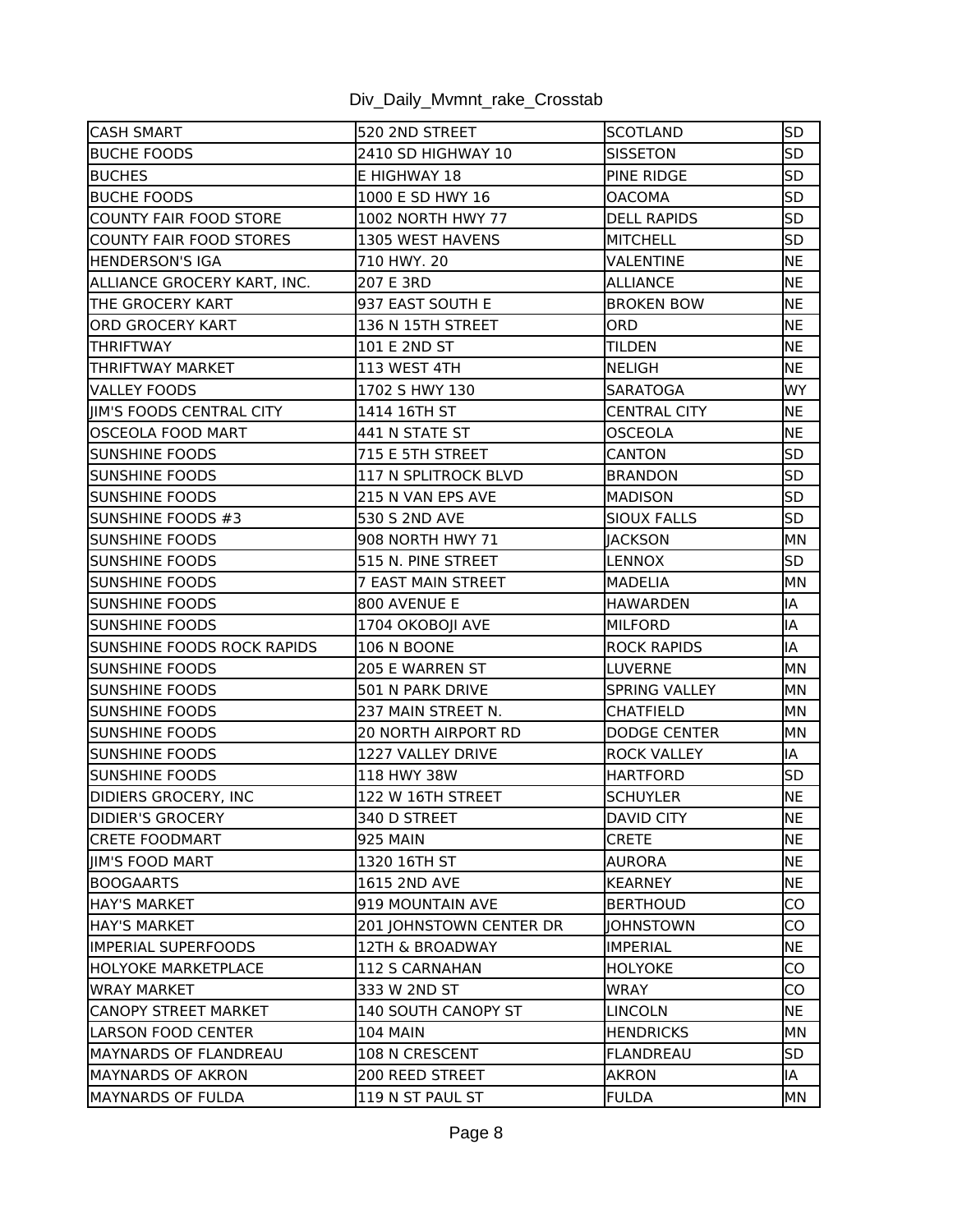| MAYNARDS OF CLEAR LAKE              | 108 3RD AVE, SOUTH          | <b>CLEAR LAKE</b>    | <b>SD</b>  |
|-------------------------------------|-----------------------------|----------------------|------------|
| MAYNARDS OF LAKEFIELD               | 207 MAIN STREET             | LAKEFIELD            | MN         |
| MAYNARD'S OF SALEM                  | 141 NORTH MAIN              | SALEM                | <b>SD</b>  |
| IMAYNARD OF MOUNTAIN LAKE           | 1049 3RD AVE                | <b>MOUNTAIN LAKE</b> | MΝ         |
| MAYNARDS OF BROWNS VALLEY           | 409 W BROADWAY              | <b>BROWNS VALLEY</b> | MN         |
| IMAYNARDS OF RENVILLE               | 304 NORTH MAIN              | RENVILLE             | IMN        |
| MAYNARDS OF WESTBROOK INC           | 627 1ST AVE                 | <b>WESTBROOK</b>     | IMN.       |
| <b>MAYNARDS OF TYLER</b>            | <b>156 TYLER STREET</b>     | TYLER                | MN         |
| MAYNARDS OF DESMET                  | 107 CALUMET AVE SW          | <b>DESMET</b>        | <b>SD</b>  |
| IMAYNARDS OF LAKE PRESTON           | 315 NORTH MAIN              | LAKE PRESTON         | <b>SD</b>  |
| MAYNARDS OF ARLINGTON               | 202 US 81                   | ARLINGTON            | <b>SD</b>  |
| <b>ILUEDERS FOOD CENTER</b>         | 620 N 7TH STREET            | <b>SPEARFISH</b>     | <b>SD</b>  |
| ILUEDERS FOOD CENTER                | 40 5TH STREET               | <b>BELLE FOURCHE</b> | <b>SD</b>  |
| ILAKOTA THRIFTY MART                | HWY 212 & MAIN              | <b>EAGLE BUTTE</b>   | <b>SD</b>  |
| LAKOTA THRIFTY MART                 | <b>5TH &amp; MAIN</b>       | <b>DUPREE</b>        | <b>SD</b>  |
| TECUMSEH CENTRAL MARKET             | 381 CLAY STREET             | TECUMSEH             | NE         |
| <b>LEON'S FOOD MART</b>             | 2200 WINTHROP ROAD          | <b>LINCOLN</b>       | <b>NE</b>  |
| PLATTE FOOD CENTER, INC.            | 12 EAST 7TH AVE.            | <b>PLATTE</b>        | SD         |
| WINNER FOOD CENTER, INC.            | 817 W. 2ND STREET           | <b>WINNER</b>        | <b>SD</b>  |
| IPAC N SAV                          | 1115 W. 7TH                 | <b>WAYNE</b>         | <b>NE</b>  |
| QUALITY FOOD CENTER                 | 517 DEARBORN                | <b>WAYNE</b>         | <b>NE</b>  |
| <b>WELLS MARKET PLACE FOODS</b>     | 190 3RD STREET N.E.         | WELLS                | MN         |
| IBRITT FOOD CENTER                  | 8 2ND STREET NW             | BRITT                | IA         |
| WAGNER FOODS                        | 120 S. BROADWAY             | <b>NEW RICHLAND</b>  | МN         |
| <b>MARKETPLACE FOODS</b>            | 310 LEWIS AVE. SOUTH        | <b>WATERTOWN</b>     | MN         |
| IMARKETPLACE FOODS WINNEBAGO        | l120 S. MAIN STREET         | WINNEBAGO            | MN         |
| IPLUM CREEK MARKET PLACE            | 1411 PLUM CREEK PKWY        | <b>LEXINGTON</b>     | NE         |
| HOLDREGE MARKET PLACE               | 1419 BURLINGTON             | <b>HOLDREGE</b>      | <b>NE</b>  |
| ISAVE MORE LYONS                    | 270 MAIN ST.                | LYONS                | <b>NE</b>  |
| lSAVE MORE TEKAMAH                  | 334 S 13TH                  | TEKAMAH              | <b>NE</b>  |
| <b>GORDON SUPER FOODS</b>           | 401 W. HWY 20               | <b>GORDON</b>        | <b>INE</b> |
| IDEAL MARKET                        | 710 E. 2ND                  | <b>RUSHVILLE</b>     | <b>NE</b>  |
| TURTLE CRK CROSSING SPR FDS         | $311$ WEST HWY 18           | <b>MISSION</b>       | SD         |
| WINNER SUPER FOODS                  | 1128 E. 7TH STREET          | WINNER               | <b>SD</b>  |
| O'NEILL SUPER FOODS                 | 304 E. HWY 20               | <b>ONEILL</b>        | NE         |
| BRECKENRIDGE MKT & LIQUOR           | 311 SOUTH RIDGE             | <b>BRECKENRIDGE</b>  | CO         |
| WAGNER SUPER FOODS                  | <b>71 SOUTH MAIN STREET</b> | WAGNER               | SD         |
| <b>FIRESIDE MARKET &amp; EATERY</b> | 78337 US HIGHWAY 40         | <b>WINTER PARK</b>   | CO         |
| ISONNY'S SUPER FOODS                | 2020 10TH AVE               | <b>SIDNEY</b>        | NE         |
| SONNY'S SUPER FOODS                 | 310 N. MAIN STREET          | <b>BRIDGEPORT</b>    | <b>NE</b>  |
| SONNY'S SUPER FOODS                 | 801 JENSEN HIGHWAY          | <b>HOT SPRINGS</b>   | <b>SD</b>  |
| SONNY'S SUPER FOODS                 | 321 E. 8TH STREET           | COZAD                | <b>NE</b>  |
| FIESTA FOODS                        | <b>405 HEISLER STREET</b>   | <b>MAPLETON</b>      | IA         |
| FIESTA FOODS                        | 1002 11TH STREET            | ONAWA                | IA         |
| <b>STOP &amp; SHOP SUPER MARKET</b> | 100 3RD STREET              | <b>FLAGLER</b>       | CO         |
| STRATTON STOP & SHOP                | 216 COLORADO AVE            | <b>STRATTON</b>      | CO         |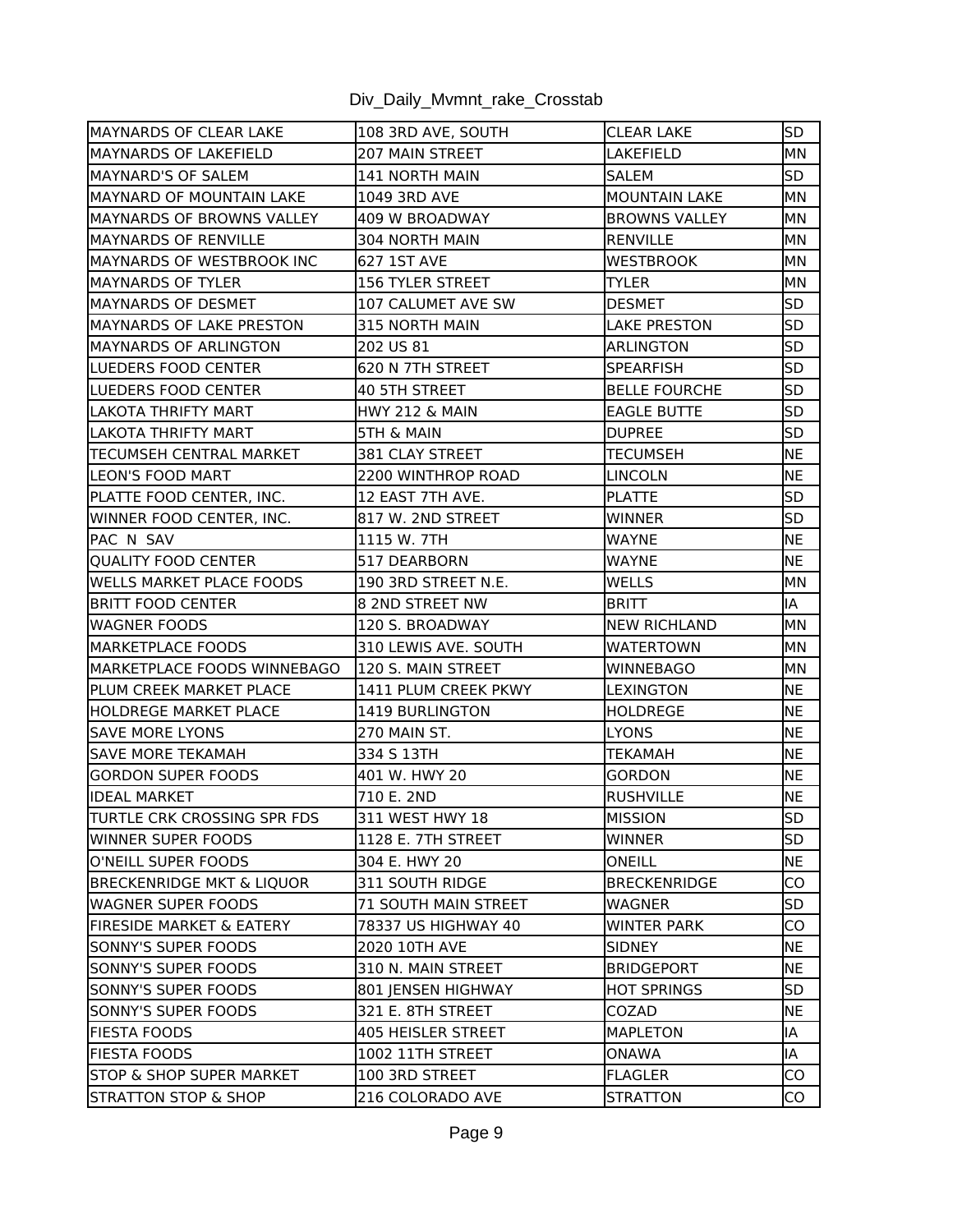| <b>LIMON STOP &amp; SHOP</b>     | 858 MAIN STREET          | LIMON                | IСО        |
|----------------------------------|--------------------------|----------------------|------------|
| TOTAL STOP FOOD STORE            | 380 SD HWY 262           | EMERY                | <b>SD</b>  |
| TOTAL STOP FOOD STORE            | 210 E. 1ST ST            | ALCESTER             | <b>SD</b>  |
| TOTAL STOP FOOD STORE            | 541 BROADWAY             | <b>CENTERVILLE</b>   | <b>SD</b>  |
| <b>TOTAL STOP FOOD STORE</b>     | 551 EAST HIGHWAY 18      | <b>IMENNO</b>        | <b>SD</b>  |
| lIAMBOREE FDS OF NESS CITY       | <b>115 N IOWA</b>        | INESS CITY           | <b>KS</b>  |
| lIAMBOREE FOODS                  | 117 N 2ND AVE            | NORTON               | <b>KS</b>  |
| <b>IIAMBOREE FOODS</b>           | 113 E. MAIN              | <b>HILL CITY</b>     | <b>KS</b>  |
| JAMBOREE FOODS                   | 127 CONVERSE             | <b>OAKLEY</b>        | <b>KS</b>  |
| <b>JAMBOREE FOODS</b>            | 106 N 4TH                | ATWOOD               | <b>KS</b>  |
| <b>ILAKE VIEW FOODS</b>          | <b>223 MAIN</b>          | <b>LAKE VIEW</b>     | IA         |
| <b>IKEN'S SUPER FAIR FOODS</b>   | 2105 SIXTH AVE SOUTHEAST | <b>ABERDEEN</b>      | <b>SD</b>  |
| IKEN'S FOOD FAIR                 | 756 7TH STREET           | BRITTON              | <b>SD</b>  |
| <b>IKEN'S FOOD FAIR</b>          | 511 W 5TH                | <b>IPSWICH</b>       | <b>SD</b>  |
| <b>KEN'S FOOD FAIR</b>           | 4 EAST HWY 12            | <b>GROTON</b>        | <b>SD</b>  |
| lKEN'S FOOD FAIR                 | 106 N COMMERICAL ST      | <b>CLARK</b>         | <b>SD</b>  |
| <b>KEN'S FOOD FAIR</b>           | 720 7TH ST.              | EUREKA               | <b>SD</b>  |
| IRYAN'S FOODS                    | 4 EAST MAIN ST           | <b>HAYFIELD</b>      | MN         |
| JIM'S MARKET PLACE FOODS         | 301 11TH STREET N.E.     | AUSTIN               | MN         |
| JONES' FOOD CENTER               | <b>121 E MAIN</b>        | <b>ELK POINT</b>     | <b>SD</b>  |
| liones' food center              | 27516 SD HWY 19          | <b>PARKER</b>        | <b>SD</b>  |
| <b>PANORA HOMETOWN FOODS</b>     | 601 EAST MAIN            | <b>IPANORA</b>       | lА         |
| STUART HOMETOWN FOODS            | 607 SO DIVISION ST       | <b>STUART</b>        | İΙA        |
| <b>IGUTHRIE HOMETOWN FOODS</b>   | 200 STATE ST             | GUTHRIE CENTER       | IA         |
| LYNN'S DAKOTAMART                | 201 W BENNETT AVE        | MARTIN               | <b>SD</b>  |
| ILYNN'S DAKOTAMART               | 117 SD HIGHWAY 249       | <b>FORT THOMPSON</b> | <b>SD</b>  |
| GUERNSEY SUPER FOODS             | 452 W.WHALEN             | <b>GUERNSEY</b>      | WY         |
| LYNN'S DAKOTAMART                | 114 MAIN ST. S           | FAITH                | lsd        |
| LYNN'S DAKOTAMART                | 201 N. 1ST ST            | <b>FORT PIERRE</b>   | SD         |
| IMR D'S                          | 725 MAIN ST              | LANDER               | <b>WY</b>  |
| CUBBY'S COMMUNITY STORE          | 701 SOUTH 4TH STREET     | PENDER               | <b>NE</b>  |
| CUBBY'S                          | 15625 CW HADEN DR        | <b>BENNINGTON</b>    | <b>NE</b>  |
| PHIL'S CASHSAVER                 | 3030 AMES AVE            | <b>OMAHA</b>         | <b>NE</b>  |
| ICUBBY'S OLD MARKET              | 601 SO. 13TH ST          | OMAHA                | <b>INE</b> |
| <b>CUBBY'S SHELBY COMM STORE</b> | 600 E. PARK              | <b>SHELBY</b>        | <b>NE</b>  |
| CUBBY'S                          | 4232 REDMAN AVE          | <b>OMAHA</b>         | <b>NE</b>  |
| <b>BJ'S BLACK HAWK</b>           | 7215 BLACK HAWK RD       | <b>BLACK HAWK</b>    | <b>SD</b>  |
| BI'S STORE-NEW UNDERWOOD         | 16098 HWY 14-16          | NEW UNDERWOOD        | SD.        |
| <b>BI'S WHITEWOOD</b>            | 1321 LAUREL STREET       | WHITEWOOD            | <b>SD</b>  |
| <b>ANDY'S AFFILIATED FOODS</b>   | 1025 S. CLEVELAND        | <b>SIOUX FALLS</b>   | <b>SD</b>  |
| MAIN STREET GROCERY              | 600 E. BROADWAY          | lWAUSA               | <b>INE</b> |
| <b>ALBION THRIFT-WAY</b>         | 334 W MAIN ST.           | ALBION               | <b>NE</b>  |
| <b>AREND'S FAMILY FOODS INC</b>  | 631 4TH STREET           | <b>DESHLER</b>       | <b>NE</b>  |
| <b>IBETHSCHEIDERS MARKET</b>     | <b>MAIN STREET</b>       | <b>CEDAR RAPIDS</b>  | <b>NE</b>  |
| <b>BILLS FOOD MART</b>           | 112 S 3RD ST             | <b>HOWELLS</b>       | <b>NE</b>  |
| OSLYN'S FOOD CENTER              | 1201 OAK AVE             | <b>HOXIE</b>         | <b>KS</b>  |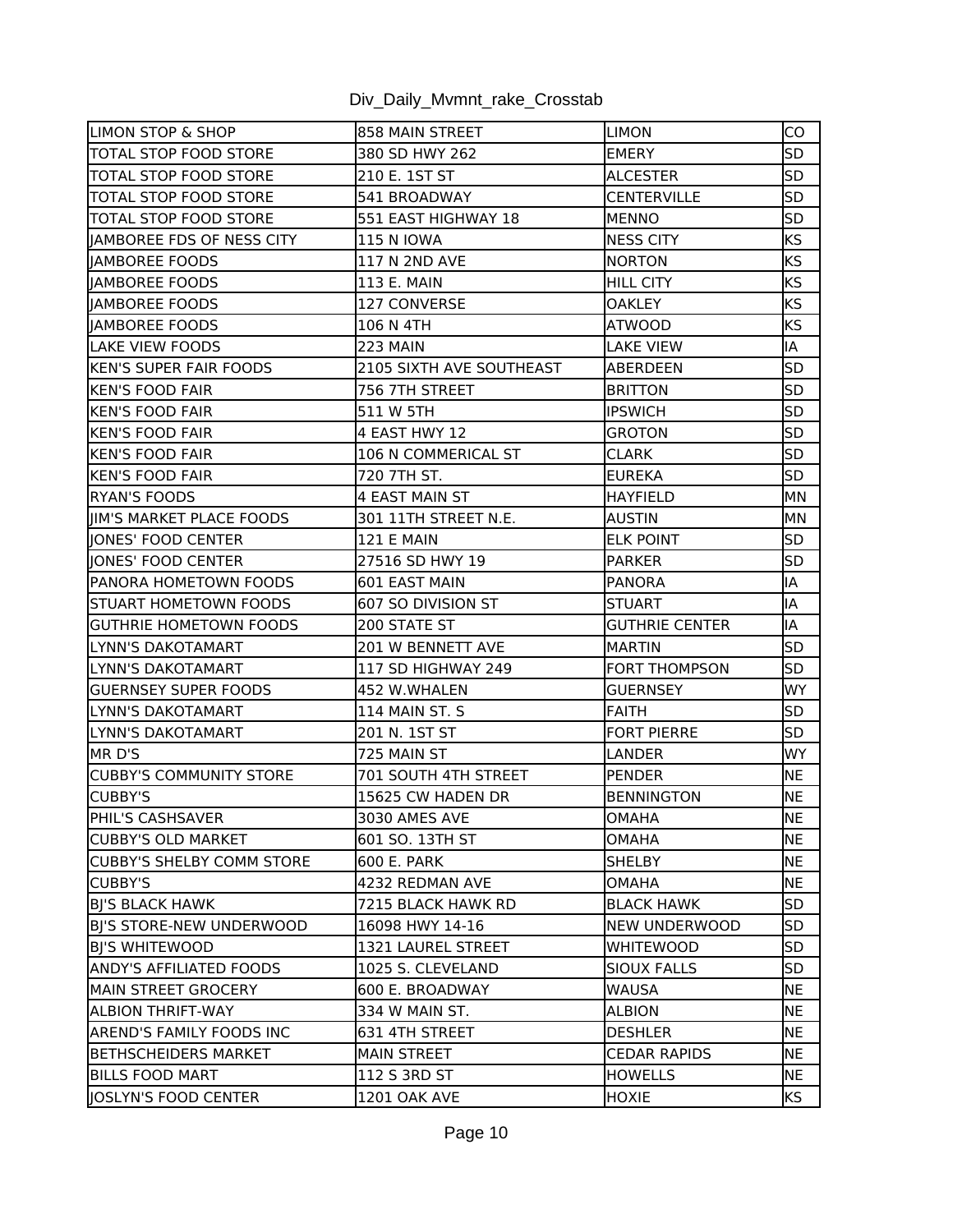| ICOUNTY FAIR FOOD STORE WT   | l14 N E 2ND STREET         | <b>WATERTOWN</b>   | lsd       |
|------------------------------|----------------------------|--------------------|-----------|
| HOMETOWN MARKET              | 813 6TH STREET             | <b>ST PAUL</b>     | <b>NE</b> |
| CITY MEAT MARKET             | 118 N MAIN ST              | <b>HOOPER</b>      | NE        |
| CASH-WA DISTRIBUTING         | 401 WEST 4TH               | <b>KEARNEY</b>     | NE        |
| DOUGLAS GROCERY              | 130 S 4TH STREET           | <b>DOUGLAS</b>     | WY        |
| IMERKEL'S FOODS              | <b>416 MAIN STREET</b>     | MOBRIDGE           | SD        |
| DON'S FOOD CENTER INC        | 603 ASH AVE.               | ONIDA              | SD        |
| THE MARKET OF MADRID         | 301 ANNEX ROAD             | <b>MADRID</b>      | IA        |
| <b>DREDLA'S GROCERY</b>      | 105 MAIN STREET            | <b>HYANNIS</b>     | <b>NE</b> |
| <b>ELDEN'S FRESH FOODS</b>   | 707 3RD AVE. EAST          | ALEXANDRIA         | МN        |
| <b>BEAVERS MARKET</b>        | 1100 W. MOUNTIAN           | FT. COLLINS        | CO        |
| ICOUNTRY SUPERMARKET         | 900 MORAINE AVE            | <b>ESTES PARK</b>  | CO        |
| <b>DIETZ FOODS</b>           | 202 EAST MAIN              | MAPLETON           | MN        |
| COUNTRY MARKET               | 412 9TH ST                 | <b>TIMBER LAKE</b> | SD        |
| WOONY FOODS                  | 719 EAST 7TH STREET        | WOONSOCKET         | <b>SD</b> |
| BURNELL'S FOODTOWN, INC.     | 102 W STATE                | <b>HARTINGTON</b>  | <b>NE</b> |
| LINCOLN STREET MARKET        | 1314 LINCOLN ST            | <b>WEST POINT</b>  | <b>NE</b> |
| BURWELL SHURFINE MARKET      | 805 G STREET               | <b>BURWELL</b>     | <b>NE</b> |
| <b>GARRETSON FOOD CENTER</b> | <b>616 MAIN STREET</b>     | GARRETSON          | <b>SD</b> |
| <b>FRANKLIN FOOD MARKET</b>  | 711 N CLIFF                | <b>SIOUX FALLS</b> | <b>SD</b> |
| <b>HANKS FOODS</b>           | 504 7TH STREET SW          | <b>PIPESTONE</b>   | IMN       |
| <b>GRAYBEALS FOODS CO</b>    | 338 S MAIN ST              | <b>WEST POINT</b>  | <b>NE</b> |
| DO MATS, INC.                | 1805 MINNESOTA AVENUE      | <b>BENSON</b>      | MN        |
| FAIR CITY FOODS              | 102 DAKOTA AVE N           | HURON              | lsd.      |
| WHITEFOOT MARKET             | <b>604 DELAWARE STREET</b> | <b>BOELUS</b>      | NE        |
| DONLANS FOODLAND             | <b>603 S BROADWAY</b>      | MARION             | <b>SD</b> |
| <b>KERRY'S GROCERY</b>       | <b>101 S MILL</b>          | DANNEBROG          | <b>NE</b> |
| KELLEY'S SUPERMARKET         | 905 O STREET               | <b>BEAVER CITY</b> | <b>NE</b> |
| <b>WANBLEE MART</b>          | 2285 SO DK HWY 44          | WANBLEE            | <b>SD</b> |
| <b>ILEE'S MARKET</b>         | 506 MAIN STREET            | <b>SCRIBNER</b>    | <b>NE</b> |
| LEN & JOS SUPERMARKET INC    | 227 BROADWAY               | <b>FULLERTON</b>   | <b>NE</b> |
| <b>CENTRAL MARKET</b>        | <b>240 LINCOLN AVENUE</b>  | <b>HEBRON</b>      | <b>NE</b> |
| LARRY'S MARKET               | 116 C STREET               | SHELTON            | <b>NE</b> |
| KRULL'S MARKET, INC.         | 102 1ST STREET             | ARMOUR             | <b>SD</b> |
| LOU'S THRIFTY WAY MKT        | 807 S 13TH STREET          | NORFOLK            | NE        |
| LANGER'S FAMILY FOODS        | 111 E BLAINE AVENUE        | <b>GETTYSBURG</b>  | <b>SD</b> |
| MACKE'S GROCERY              | 104 NW 1ST ST              | MULLEN             | <b>NE</b> |
| MALINE'S SUPER FOODS         | 100 W COUNTY ROAD          | <b>SUTHERLAND</b>  | <b>NE</b> |
| MAC'S SUPER FOODS            | 314 E HWY 23               | <b>WALLACE</b>     | <b>NE</b> |
| MASON MKT, INC               | 736 N BROWN                | MINDEN             | <b>NE</b> |
| ARVID'S FOODTOWN             | 901 AVENUE E               | <b>WISNER</b>      | INE.      |
| <b>IMR K FOOD TOWN</b>       | 109 S JEFFERSON            | PLAINVILLE         | <b>KS</b> |
| MITCH'S FOOD CENTER          | 309 W LOCUST STREET        | <b>PLAINVIEW</b>   | <b>NE</b> |
| OVERLAND FOODS               | 3333 N CNTY RD 54G         | LAPORTE            | CO        |
| PAT'S COUNTRY MARKET         | 202 W OCONNER AVENUE       | <b>GREELEY</b>     | <b>NE</b> |
| <b>PEOPLES MARKET</b>        | 905 MAIN STREET            | <b>KADOKA</b>      | <b>SD</b> |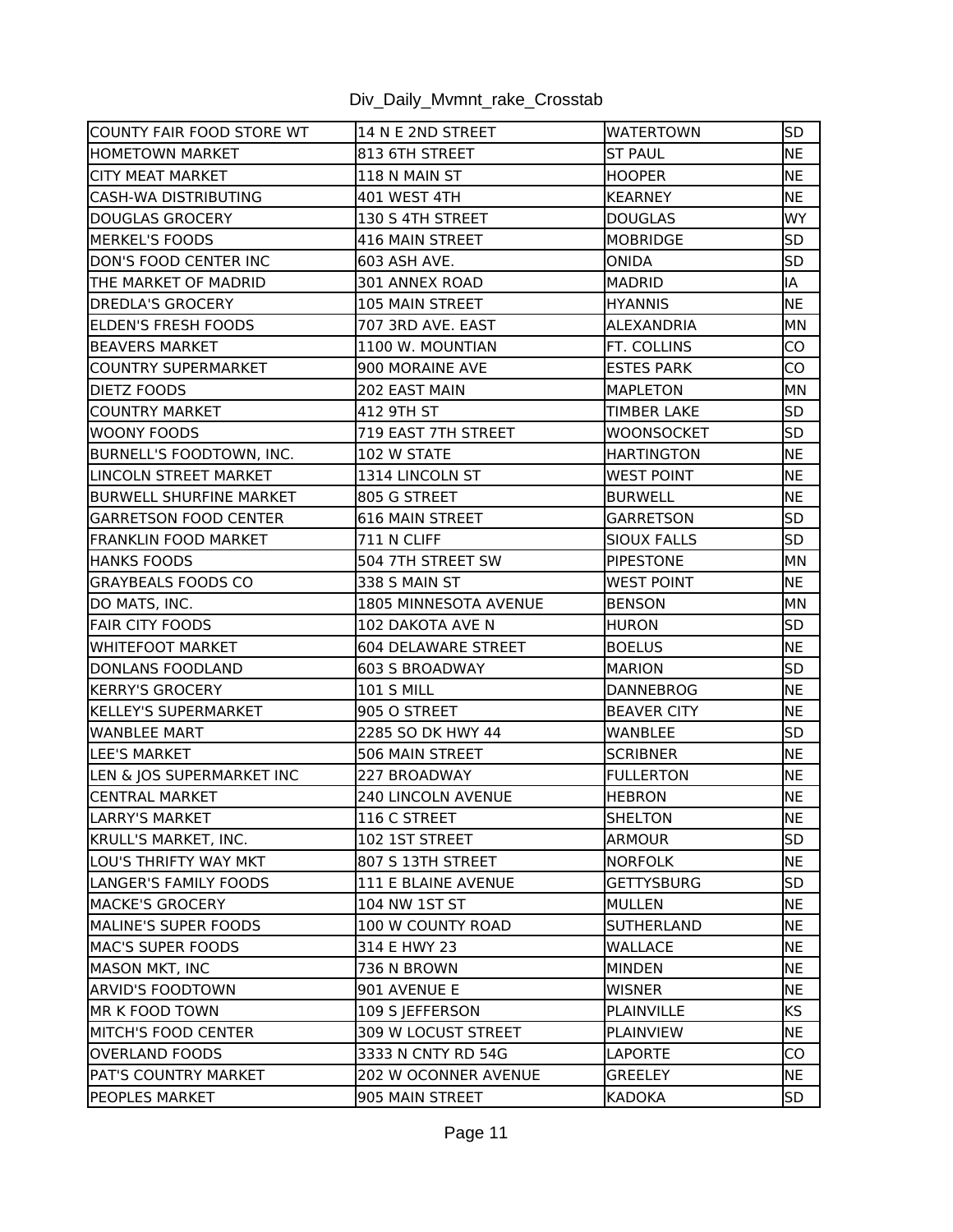| <b>PAULHAMUS STORE</b>          | 200 LEGION AVE                | <b>ROSEBUD</b>     | lsd       |
|---------------------------------|-------------------------------|--------------------|-----------|
| PETERSONS SUPERMARKET INC       | 404 9TH STREET                | <b>GOTHENBURG</b>  | <b>NE</b> |
| PARKSTON FOOD CENTER            | HWY 44 & 37                   | <b>PARKSTON</b>    | <b>SD</b> |
| <b>RON'S MARKET</b>             | <b>113 N MAIN</b>             | <b>PLANKINTON</b>  | <b>SD</b> |
| <b>RON'S MARKET #2</b>          | <b>210 S MAIN</b>             | <b>STICKNEY</b>    | <b>SD</b> |
| IRON'S MARKET #3                | 112 SOUTH MAIN                | <b>WHITE LAKE</b>  | <b>SD</b> |
| IRON'S MARKET                   | 307 S. MAIN ST                | TRIPP              | <b>SD</b> |
| <b>WEBSTERS SUPERMARKET INC</b> | 319 MAIN STREET               | <b>STOCKTON</b>    | <b>KS</b> |
| <b>RON'S MARKET</b>             | 102 N MAIN STREET             | AVON               | <b>SD</b> |
| RUSTY'S FOOD STORE, INC         | SD-34                         | <b>HOWARD</b>      | <b>SD</b> |
| <b>G AND V'S MARKET, INC</b>    | 105 W LEGNARD                 | <b>BASSETT</b>     | <b>NE</b> |
| <b>KRUEGER'S FOOD FAIR</b>      | 201 MAIN STREET               | <b>HOVEN</b>       | <b>SD</b> |
| <b>SCOTTY'S RANCHLAND FOODS</b> | 108 W HWY 20                  | VALENTINE          | <b>NE</b> |
| SANBORN FOODS, INC.             | 302 MAIN STREET               | <b>SANBORN</b>     | IA        |
| SMITTY'S GROCERY                | 812 IOWA AVENUE               | <b>DUNLAP</b>      | IA        |
| RABEN'S MARKET                  | 814-16 BOX BUTTE              | <b>HEMINGFORD</b>  | <b>NE</b> |
| WOODY'S FOOD CENTERS            | 622 W MAIN                    | <b>NEWCASTLE</b>   | <b>WY</b> |
| SARGENT CORNER MARKET           | 301 W MAIN STREET             | SARGENT            | <b>NE</b> |
| STEVE'S MADHOUSE MARKET         | <b>149 MAIN STREET</b>        | LEIGH              | <b>NE</b> |
| <b>STUART LOCKER</b>            | 208 N MAIN STREET             | <b>STUART</b>      | <b>NE</b> |
| TORPINS RODEO MARKET, INC.      | 506 E DOUGLAS                 | ONEILL             | <b>NE</b> |
| T-J'S MARKET                    | 2ND ST & WINDOM               | <b>ORCHARD</b>     | <b>NE</b> |
| EWING FAMILY FOOD               | 210 W NEBRASKA ST             | <b>EWING</b>       | <b>NE</b> |
| EWOLDT'S GROCERY                | <b>608 COURT STREET</b>       | THEDFORD           | <b>NE</b> |
| TOWN & COUNTRY MARKET           | <b>10 MAIN STREET</b>         | <b>SPRINGVIEW</b>  | <b>NE</b> |
| TOTAL STOP FOOD STORE           | <b>100 E MAIN</b>             | CANISTOTA          | <b>SD</b> |
| TEXAS TRAIL MARKET              | 305 ELM STREET                | <b>PINE BLUFFS</b> | <b>WY</b> |
| WAGNER'S SUPERMARKET, INC.      | 523 NEBRASKA AVE              | ARAPAHOE           | <b>NE</b> |
| TOTAL STOP FOOD STORE           | 113 N MAIN STREET             | <b>GEORGE</b>      | IA        |
| BRAUN'S FOOD CENTER             | <b>119 S MAIN</b>             | ATKINSON           | <b>NE</b> |
| COMMUNITY GROCERY               | <b>22 NORTH MAIN</b>          | <b>DAYTON</b>      | IA        |
| <b>STRATFORD FOOD CENTER</b>    | 829 SHAKESPEARE AVE           | <b>STRATFORD</b>   | IA        |
| WERT'S G.W., INC.               | <b>3RD ST &amp; BEAVER ST</b> | ST EDWARD          | <b>NE</b> |
| IWIG-WAM                        | 255 MAIN STREET               | WHITE RIVER        | <b>SD</b> |
| H & J STORE                     | 101 N MAIN STREET             | <b>EUSTIS</b>      | NE        |
| <b>IDEAL MARKET</b>             | 150 WEST 4TH STREET           | <b>SUPERIOR</b>    | <b>NE</b> |
| <b>BI'S FOOD CENTER</b>         | <b>105 SOUTH MAIN ST</b>      | KENNEBEC           | <b>SD</b> |
| <b>IIM'S FOOD CENTER</b>        | 105 E BROADWAY                | RANDOLPH           | <b>NE</b> |
| <b>BOB &amp; SCOTTS</b>         | 110 1ST ST NE                 | PRIMGHAR           | IA        |
| <b>RED AND WHITE MARKET</b>     | 611 E 4TH STREET              | AINSWORTH          | <b>NE</b> |
| CREAGER MERCANTILE CO           | 4900 ACOMA                    | <b>DENVER</b>      | CO        |
| CORNER MARKET                   | 210 MAIN STREET               | <b>CORSICA</b>     | SD        |
| FOSTER FAMILY FOODS, INC        | 130 N TYLER STREET            | <b>ELM CREEK</b>   | <b>NE</b> |
| <b>GROCERY MART</b>             | <b>228 N MAIN</b>             | GORDON             | <b>NE</b> |
| JUBILEE FOODS                   | <b>208 7TH AVE</b>            | MADISON            | MN        |
| JEFF'S FOODS                    | 110 WEST CEDAR                | <b>MARCUS</b>      | IA        |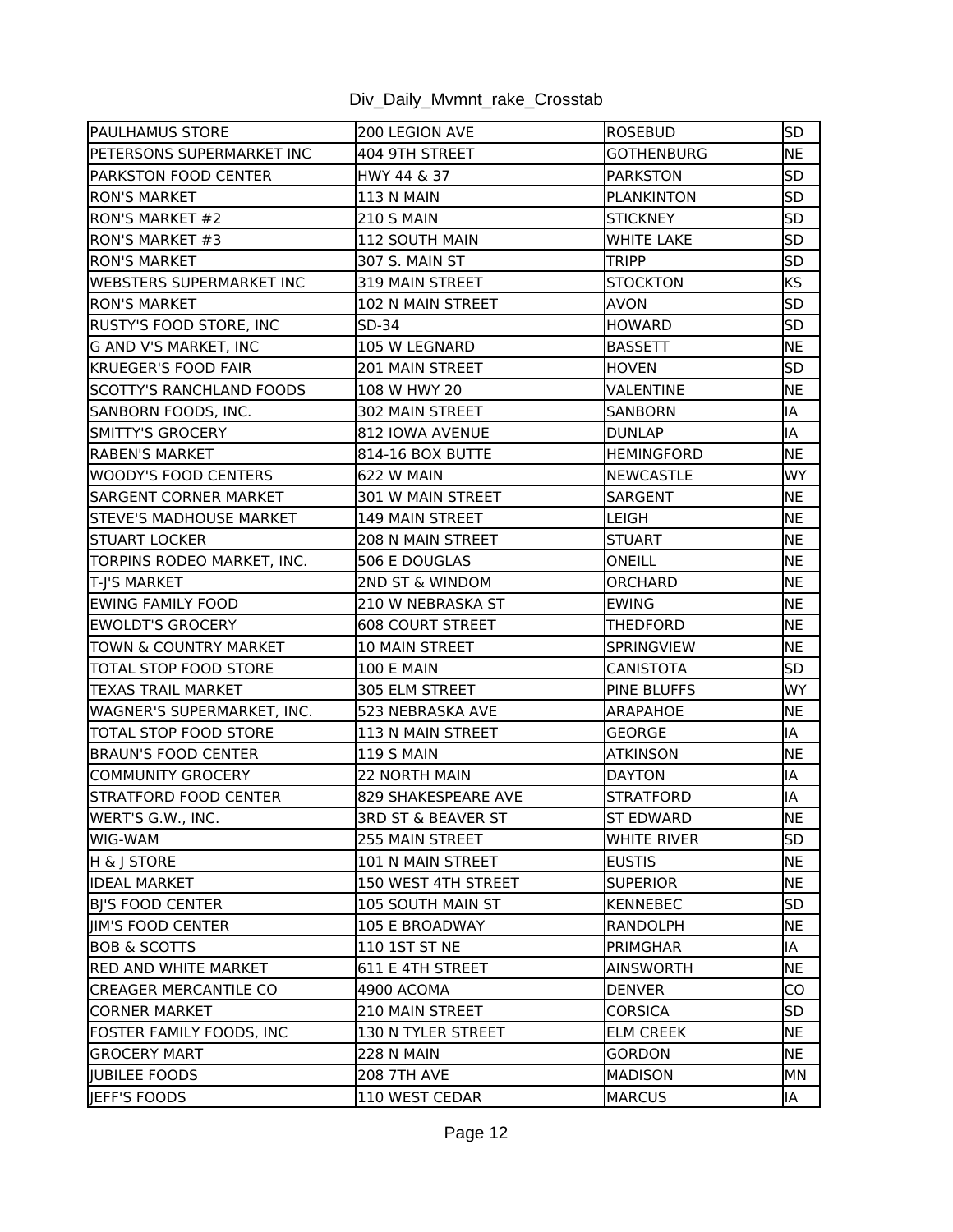| <b>TOWN &amp; COUNTRY</b>        | 207 CENTER                 | <b>CURTIS</b>       | <b>NE</b> |
|----------------------------------|----------------------------|---------------------|-----------|
| <b>JOE &amp; PAT'S</b>           | 733 O STREET               | <b>LOUP CITY</b>    | <b>NE</b> |
| WARD'S SHOPPING CENTER           | 104 MAIN STREET            | <b>ESTELLINE</b>    | <b>SD</b> |
| <b>IGRAFTON MARKET</b>           | 311 3RD STREET             | <b>GRAFTON</b>      | IA        |
| KEITH'S GROCERY & BAKE SHOP      | <b>219 MAINE AVENUE</b>    | <b>ADRIAN</b>       | MN        |
| HAGGAR'S GROCERY                 | 8031 STAGESTOP ROAD        | <b>BLACKHAWK</b>    | <b>SD</b> |
| <b>FAMCCO INC</b>                | 450 SOUTH BROAD            | <b>FREMONT</b>      | <b>NE</b> |
| <b>WHITECLAY GROCERY</b>         | 101 S MAIN STREET          | <b>WHITECLAY</b>    | <b>NE</b> |
| REED'S FOOD CENTER               | 120 S WALNUT               | ARNOLD              | <b>NE</b> |
| VILLAGE MARKET                   | 100 EAST MAIN              | CHAMBERS            | NE        |
| <b>EMMETT'S FOODTOWN</b>         | 911 IVY                    | <b>STANTON</b>      | <b>NE</b> |
| <b>STORY CITY MARKET</b>         | 306 WASHINGTON             | <b>STORY CITY</b>   | IA        |
| <b>SUPER FAIR FOODS</b>          | 518 ARMSTRONG BLVD.        | ST. JAMES           | MN        |
| COLBERT'S MARKET                 | 111 MAIN STREET            | <b>DANBURY</b>      | IA        |
| JAMBOREE FOODS                   | 106 WEST 2ND ST            | <b>WALL LAKE</b>    | IA        |
| IGROCERY MART                    | 2216 JUNCTION AVE.         | <b>STURGIS</b>      | <b>SD</b> |
| FIESTA FOODS                     | 130 NE 3RD STREET          | <b>HARTLEY</b>      | IA        |
| RICH'S IGA                       | 1106 WASHINGTON            | <b>ELLIS</b>        | <b>KS</b> |
| SALFER'S FOOD CENTER             | <b>734 MAIN ST.</b>        | <b>WABASSO</b>      | MN        |
| SCHUTZ FAMILY FOODS              | 900 EAST MAIN ST.          | <b>SLEEPY EYE</b>   | MN        |
| MAC'S SHORT STOP                 | 1114 N ADAMS ST            | <b>LEXINGTON</b>    | NE.       |
| KYLE GROCERY                     | 20261 BIA 2                | <b>KYLE</b>         | <b>SD</b> |
| <b>FOOD MESTO</b>                | 319 W. 3RD ST.             | WILBER              | <b>NE</b> |
| MAIN ST MARKET OF ANITA          | 735 MAIN STREET            | ANITA               | IA        |
| <b>ALL STOP</b>                  | P.O. BOX 21                | <b>ROSEBUD</b>      | lsd       |
| MAIN ST MKT OF                   | 123 MAIN STREET            | <b>BUFFALO LAKE</b> | MN        |
| <b>FIESTA FOODS</b>              | HWY 46 & 13TH ST           | <b>BERESFORD</b>    | <b>SD</b> |
| <b>GRAND CENTRAL FOODS</b>       | 4TH & LINCOLN AVE.         | <b>YORK</b>         | <b>NE</b> |
| DOUG'S FOOD CENTER               | 826 8TH ST.                | <b>SPRINGFIELD</b>  | <b>SD</b> |
| HOLSTEIN SUPER MARKET            | 109 EAST 1ST ST.           | <b>HOLSTEIN</b>     | IA        |
| WOOD'S SUPERMARKET               | 108 WEST ELM AVE.          | <b>POCAHONTAS</b>   | IA        |
| <b>GRAGERT'S GROCERY STORE</b>   | 601 MAIN ST.               | <b>CREIGHTON</b>    | <b>NE</b> |
| FRITZ'S MARKET                   | 249 COMMERCIAL AVE.        | <b>HILDRETH</b>     | <b>NE</b> |
| ICHAMBERLAIN WHOLESALE           | 400 E. PROSPECT            | CHAMBERLAIN         | lsd.      |
| <b>KENESAW MARKET</b>            | 210 N. SMITH AVE.          | <b>KENESAW</b>      | NE        |
| IDEAN'S MARKET                   | 2ND & PINE STREET          | <b>ELGIN</b>        | NE        |
| PIERZ FOODS                      | 233 MAIN ST. N.            | PIERZ               | <b>MN</b> |
| <b>REEDS MARKET</b>              | 35561 COUNTRY RD.3         | CROSSLAKE           | MN        |
| lwoolsey's food Center           | 474 COLORADO AVE.          | CALHAN              | CO        |
| TRADING POST                     | 117 UNION STREET           | <b>PONCA</b>        | NE        |
| IHOMETOWN MARKET                 | 11717 HWY 9                | THOMPSON            | lIA       |
| IWEST FORTY MARKET               | 107 EAST TRAER             | <b>GREENE</b>       | IA        |
| lgowrie grocery llc              | 1119 MARKET STREET         | GOWRIE              | IA        |
| lIGA MARKETPLACE                 | 4646 WEST HUNGTINTON AVE.  | LINCOLN             | <b>NE</b> |
| <b>FRESH N' SAVE MARKET</b>      | 945 SOUTH 27TH ST          | <b>LINCOLN</b>      | <b>NE</b> |
| <b>WOHLNER'S MIDTOWN GROCERY</b> | 3253 DODGE ST, SUITE #1101 | OMAHA               | <b>NE</b> |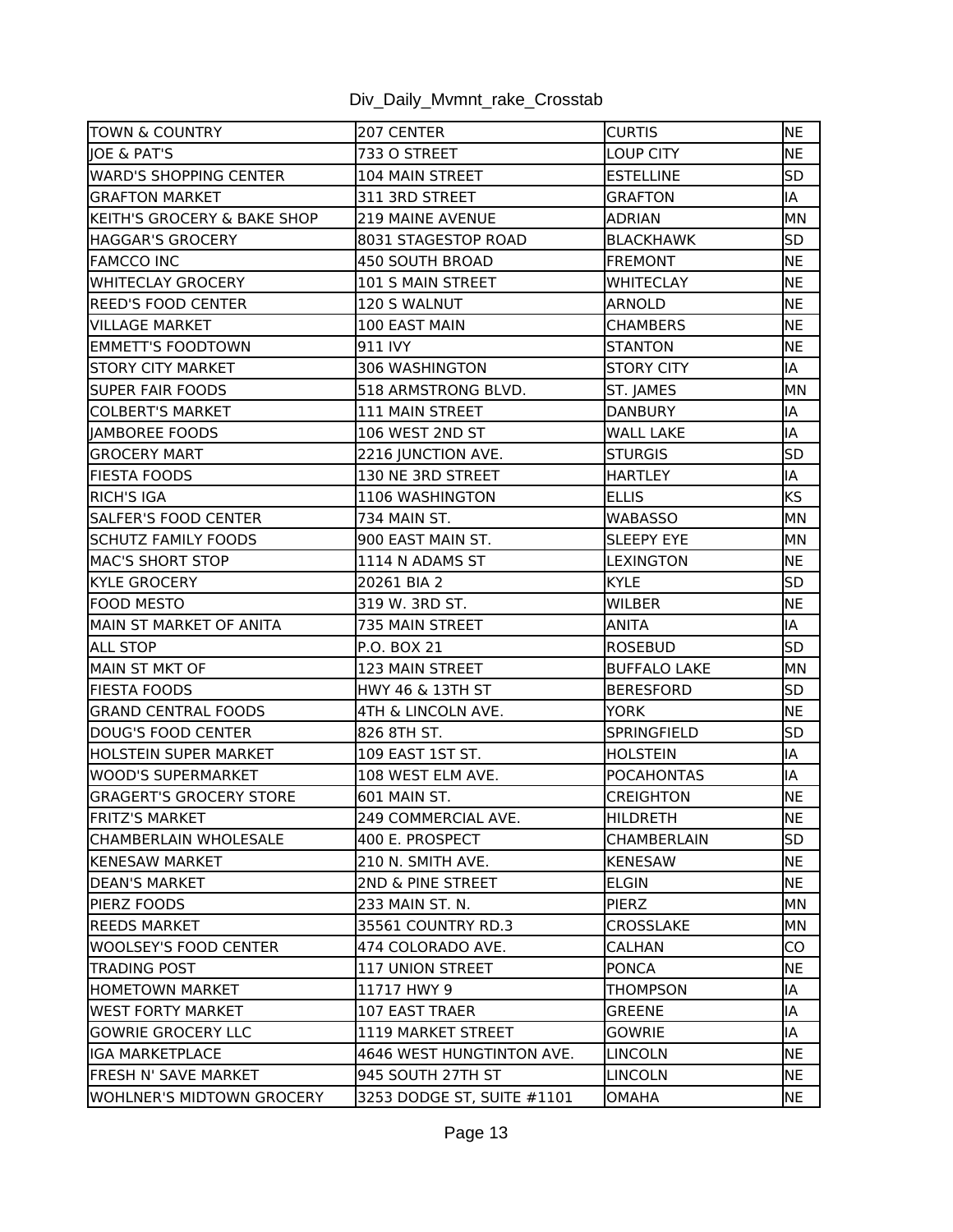| RAMSEY'S MARKET-MANNING        | 503 WEST STREET         | <b>MANNING</b>       | IA         |
|--------------------------------|-------------------------|----------------------|------------|
| liewell Market                 | <b>PO BOX 370</b>       | IEWELL               | IA         |
| ISUPERMERCADO 3 HERMANOS INC   | 2270 26TH AVE           | COLUMBUS             | <b>NE</b>  |
| <b>IMNO HOMETOWN MARKET</b>    | 301 GRAND AVE.          | <b>RAVENNA</b>       | <b>NE</b>  |
| SPELIC'S MARKET AND MEATS      | 161 E. ST. JOSEPH       | <b>SPALDING</b>      | <b>NE</b>  |
| IKEENE MARKET                  | <b>80 SOUTH MAIN ST</b> | <b>KEENESBURG</b>    | CO         |
| LAUREL'S HOMETOWN MARKET       | 102 W. 2ND              | LAUREL               | NE         |
| <b>HOMETOWN PANTRY</b>         | 128 MAIN ST             | <b>KINGSLEY</b>      | IA         |
| MI PUEBLO LATIN MARKET         | 15585 E COLFAX AVE      | AURORA               | <b>CO</b>  |
| MI PUEBLO LATIN MARKET         | 9171 WASHINGTON STREET  | THORNTON             | CO         |
| MI PUEBLO LATIN MARKET         | 6941 E. 80TH AVE.       | <b>COMMERCE CITY</b> | CO         |
| MI PUEBLO LATIN MARKET         | 6040 E 64TH AVE         | COMMERCE CITY        | CO         |
| MI PUEBLO LATIN MARKET         | 6040 E 64TH AVE.        | COMMERCE CITY        | CO         |
| <b>IBRINK'S MARKET</b>         | 11460 BRINK AVE.        | <b>CHISAGO CITY</b>  | MN         |
| <b>KAMPEN FOODS</b>            | 113 S BROADWAY          | <b>WEST BEND</b>     | IA         |
| RAE VALLEY MARKET              | 104 W. COUNTY RD.       | <b>PETERSBURG</b>    | <b>NE</b>  |
| ISHELL CREEK MARKET            | 508 HALE ST.            | NEWMAN GROVE         | <b>NE</b>  |
| LINDSAY COOPERATIVE MARKET     | <b>115 PINE STREET</b>  | <b>LINDSAY</b>       | <b>NE</b>  |
| lOXFORD SUPERMARKET            | 116 EAST S RAILWAY ST.  | <b>OXFORD</b>        | <b>NE</b>  |
| IRICK'S MEAT                   | 2929 N. 204TH STREET    | <b>ELKHORN</b>       | <b>NE</b>  |
| IHERITAGE MARKET               | 180 S. ELM              | <b>EATON</b>         | CO         |
| LARCHWOOD FOOD CTR             | 839 BROADWAY            | LARCHWOOD            | IA         |
| DON'S FOOD CENTER              | 102 ALBANY AVE. NE      | ORANGE CITY          | IA         |
| <b>IDICK'S VALLEY MARKET</b>   | 111 E. GARDINER         | VALLEY               | NE         |
| <b>ECONOMY HOMETOWN MARKET</b> | 313 COMMERCIAL ST.      | <b>STROMSBURG</b>    | <b>NE</b>  |
| JAMBOREE FOODS                 | 359 MAIN STREET         | <b>FREEMAN</b>       | <b>SD</b>  |
| D L FOODS                      | 122 WEST WEBSTER        | <b>MORRILL</b>       | <b>NE</b>  |
| <b>FAMILY MARKET</b>           | <b>231 MAIN</b>         | QUINTER              | KS         |
| SCOTT'S GROCERY                | 401 TATE STREET         | <b>HAYES CENTER</b>  | <b>NE</b>  |
| VILLAGE MARKET, LLC            | 116 COMMERCIAL DR       | <b>MAYWOOD</b>       | <b>NE</b>  |
| <b>CHOICE FOODS</b>            | 102 NORTH MAIN          | MADISON              | <b>INE</b> |
| <b>NEW MART</b>                | 219 GIRARD ST.          | <b>NEWELL</b>        | <b>SD</b>  |
| <b>HERSHEY SUPER FOODS</b>     | 101 SOUTH LINCOLN       | <b>HERSHEY</b>       | <b>NE</b>  |
| ICOUNTRY MARKET                | 111 N. BROADWAY         | BLOOMFIELD           | <b>INE</b> |
| MASHEK FOOD CENTER             | 100 2ND STREET SE       | <b>HIGHMORE</b>      | <b>SD</b>  |
| IFRESH FOODS                   | 1270 10TH STREET        | <b>GERING</b>        | <b>NE</b>  |
| FRESH FOODS                    | 1302 W. EDISON          | <b>BRUSH</b>         | CO         |
| FRESH FOODS                    | 1042 SOUTH MAIN ST      | TORRINGTON           | WY.        |
| IMAIN STREET MARKET            | 306 MAIN STREET         | HUMPHREY             | NE         |
| TIGER TOWN FOOD CENTER         | 344 N STATE ST          | OSMOND               | <b>NE</b>  |
| IGLENN'S CORNER MARKET         | 1017 13TH STREET        | <b>AUBURN</b>        | <b>NE</b>  |
| <b>ILERBERGS FOODS</b>         | <b>120 5TH AVE</b>      | <b>ELLENDALE</b>     | IMN        |
| lWALL FOOD CENTER              | 103 SO BLVD WEST        | WALL                 | <b>SD</b>  |
| <b>HAGER FOODS</b>             | 112 E RAMSEY ST         | <b>BANCROFT</b>      | IA         |
| HUSMAN'S GROCERY               | 217 MAIN ST             | PRESHO               | <b>SD</b>  |
| <b>HENDERSON FOOD MART</b>     | 1024 NORTH MAIN         | HENDERSON            | <b>NE</b>  |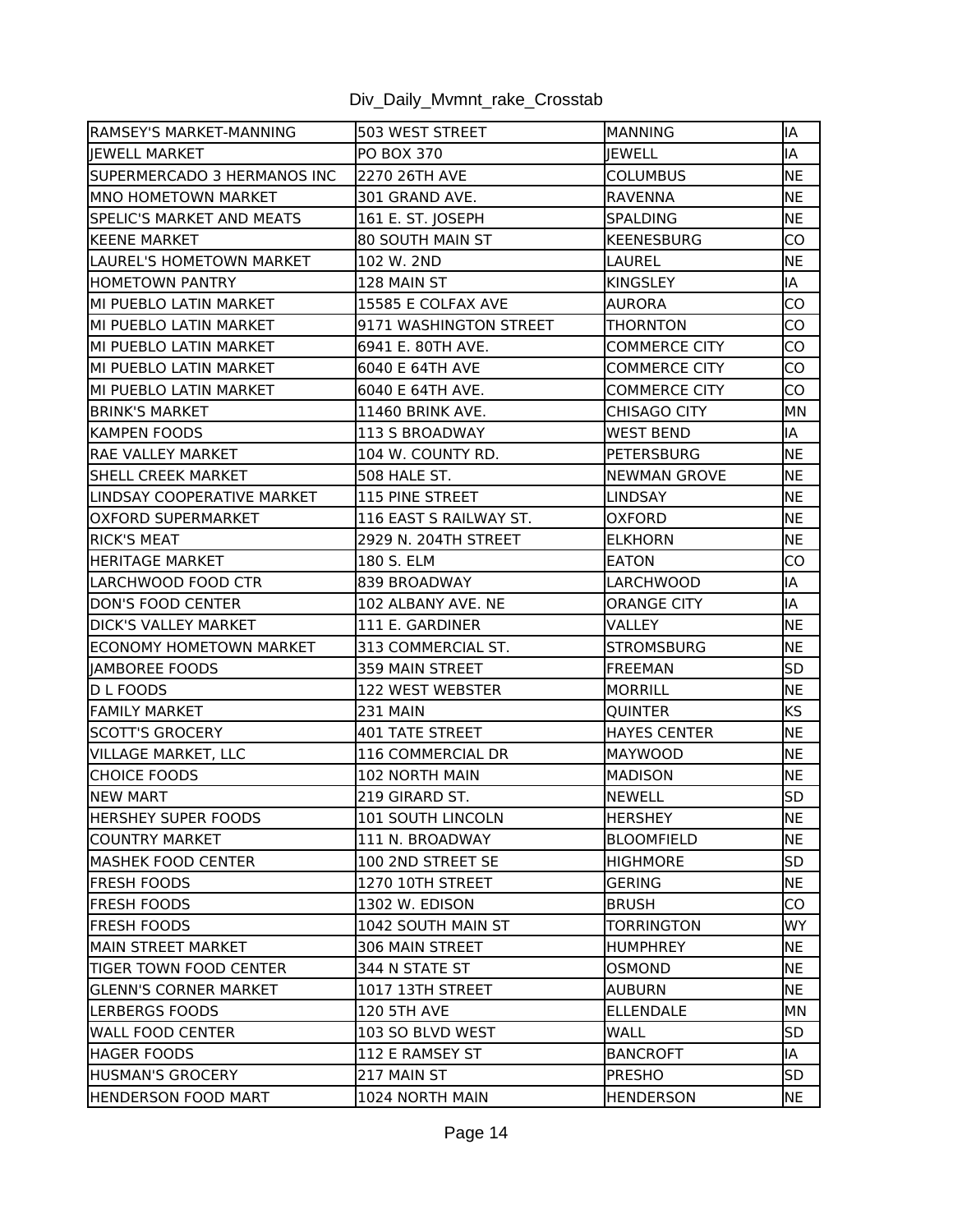| DAGGETT'S FRESH FOODS           | 104 1ST ST NE            | <b>HINCKLEY</b>           | MN        |
|---------------------------------|--------------------------|---------------------------|-----------|
| <b>ADAM'S CORNER MARKET</b>     | <b>30 LABARRE ST</b>     | GIBBON                    | <b>NE</b> |
| SPRINGS FOOD MARKET             | 107 E MAIN ST            | <b>WESSINGTON SPRINGS</b> | lsd       |
| <b>CRIPPLE CREEK MARKET</b>     | 1075 TELLER COUNTY RD 1  | <b>CRIPPLE CREEK</b>      | CO        |
| <b>DIVIDE MARKET</b>            | 11115 US HIGHWAY 24 #B1  | <b>DIVIDE</b>             | CO        |
| ITHE MARKET AT POWELL           | 421 EAST 1ST STREET      | <b>POWELL</b>             | <b>WY</b> |
| ITHE MARKET AT LOVELL           | 9 E MAIN STREET          | LOVELL                    | WY.       |
| <b>SIBLEY SUPER FOODS</b>       | 407 9TH STREET           | <b>SIBLEY</b>             | IA        |
| HOMETOWN MAKRET                 | <b>103 MAIN</b>          | LOGAN                     | <b>KS</b> |
| ID & S MARKET                   | 202 MAIN STREET          | CRAWFORD                  | <b>NE</b> |
| lHERITAGE FOODTOWN              | 122 MAIN ST.             | WALTHILL                  | <b>NE</b> |
| PONY EXPRESS MARKET             | <b>214 INDUSTRIAL RD</b> | WINNEBAGO                 | <b>NE</b> |
| IOSHKOSH SUPERETTE              | 101 EST AVE A            | OSHKOSH                   | <b>NE</b> |
| <b>T &amp; A GROCERIES</b>      | 3247 NO. 42ND ST.        | OMAHA                     | <b>NE</b> |
| <b>HEHNKE'S</b>                 | 206 NORTH OAK ST.        | <b>PAXTON</b>             | NE        |
| <b>THRIFTY FOODS</b>            | 702 10TH STREET          | <b>WHEATLAND</b>          | <b>WY</b> |
| ICORNER MARKET LLC              | P.O.BOX 37               | HULETT                    | WY.       |
| IMURDO FAMILY FOODS             | 501 MAIN STREET          | <b>MURDO</b>              | <b>SD</b> |
| CAMBRIDGE SUPERMARKET           | 421 NELSON               | CAMBRIDGE                 | NE        |
| <b>RIGHTWAY GROCERY</b>         | 601 15TH STREET          | FRANKLIN                  | NE        |
| IPRAIRIE MARKET                 | 120 NO MAIN ST           | PAULLINA                  | IA        |
| WOLFGANG GROC & SPIRITS         | 100 W. BRIDGE ST.        | <b>ARCADIA</b>            | <b>NE</b> |
| lWALGREN'S SUPERMARKET          | 124 TECUMSEH             | <b>WAUNETA</b>            | <b>NE</b> |
| ICALLAWAY MARKET                | 100 SO. GRAND ST.        | CALLAWAY                  | NE        |
| IDAN'S ANSELMO MARKET           | 110 N. DORR ST.          | ANSELMO                   | <b>NE</b> |
| FREEMAN SHOPPING CENTER         | 609 S. HWY 81            | FREEMAN                   | <b>SD</b> |
| MOSER'S MAIN STREET MKT         | 213 MAIN STREET          | MCLAUGHLIN                | <b>SD</b> |
| INIOBRARA MARKET                | 254 - 10 PARK AVE.       | <b>NIOBRARA</b>           | <b>NE</b> |
| <b>ELWOOD HOMETOWN</b>          | 304 SMITH AVE            | <b>ELWOOD</b>             | <b>NE</b> |
| <b>BROWN'S THRIFT STORE</b>     | 125 S SAUNDERS AVE.      | <b>SUTTON</b>             | <b>NE</b> |
| <b>LOS COMALES MARKET</b>       | 513 14TH AVENUE          | <b>GREELEY</b>            | CO        |
| <b>CROSS COUNTRY MARKET LLC</b> | 522 MINOR AVE.           | <b>BERTRAND</b>           | <b>NE</b> |
| HOME TOWN MARKET                | 112 W BRESSLER           | <b>BIRD CITY</b>          | <b>KS</b> |
| <b>MINDEN GROCERY</b>           | 300 MAIN STREET          | MINDEN                    | IA        |
| MAIN STREET MARKET              | 208 MAIN STREET          | PANAMA                    | IA        |
| IGRAIN'S FAMILY MARKET          | 424 WILLARD AVE          | GENOA                     | NE        |
| ITITONKA FOOD CENTER            | 235 NORTH MAIN           | TITONKA                   | IA        |
| SUPER SAVER #12                 | 1141 NORTH BROADWAY      | <b>COUNCIL BLUFFS</b>     | lIA.      |
| RUSS'S MARKET #01               | 1709 WASHINGTON          | LINCOLN                   | <b>NE</b> |
| IRUSS'S MARKET #2               | 130 N. 66TH STREET       | LINCOLN                   | <b>NE</b> |
| <b>RUSS'S MARKET</b>            | 611 N. BURLINGTON        | HASTINGS                  | INE.      |
| RUSS'S MARKET #14               | 6300 HAVELOCK AVENUE     | <b>LINCOLN</b>            | NE        |
| <b>IRUSS'S MARKET #16</b>       | 4400 S. 33RD STREET      | LINCOLN                   | <b>NE</b> |
| <b>IRUSS'S MARKET #21</b>       | 1550 S. CODDINGTON       | LINCOLN                   | INE.      |
| SUPER SAVER #04                 | 233 N. 48TH STREET       | LINCOLN                   | <b>NE</b> |
| SUPER SAVER #9                  | 2662 CORNHUSKER HIGHWAY  | LINCOLN                   | NE        |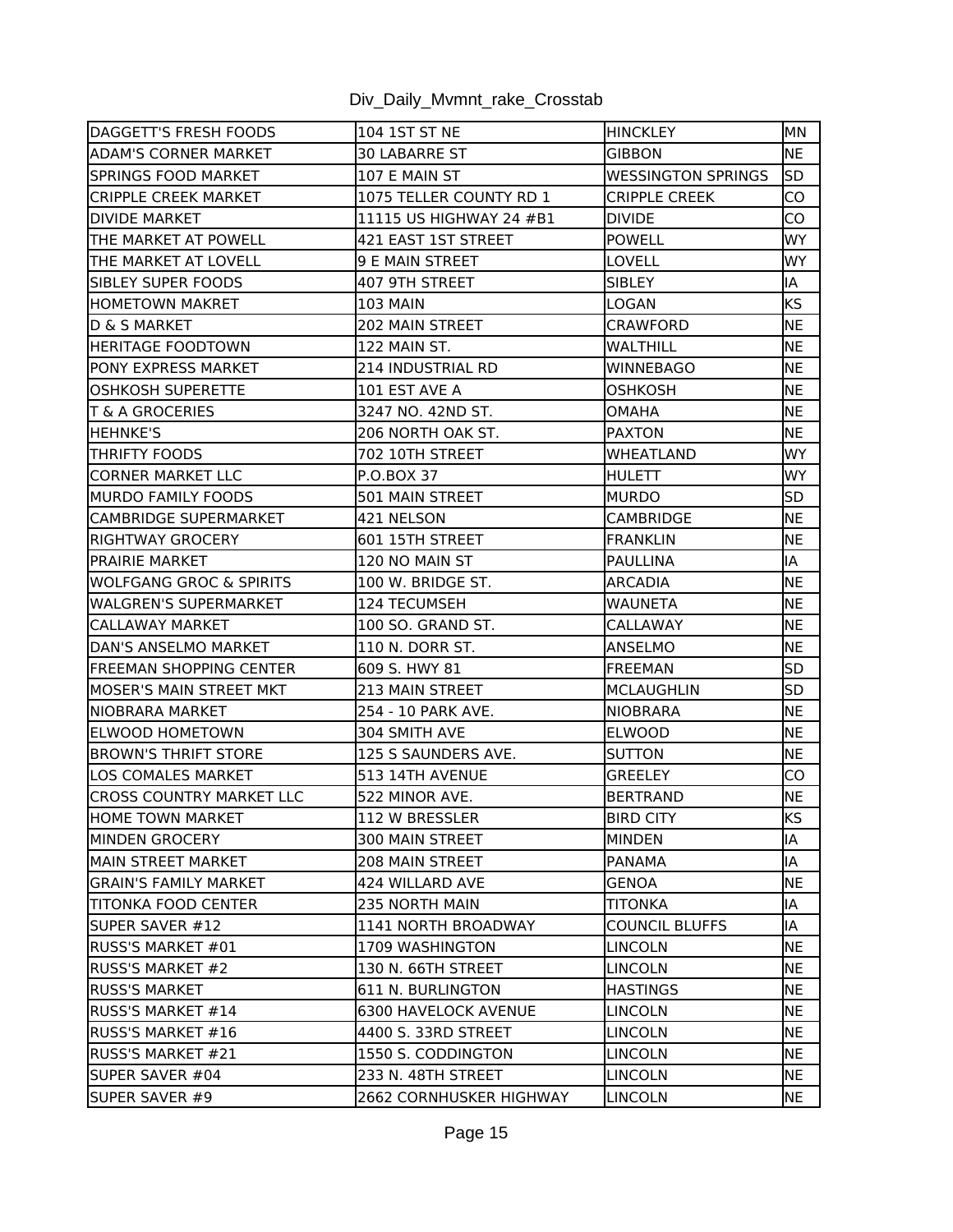| SUPER SAVER #11                 | 5460 S. 56TH STREET         | LINCOLN                | NE         |
|---------------------------------|-----------------------------|------------------------|------------|
| ISUPER SAVER #17                | 2525 PINE LAKE ROAD         | <b>LINCOLN</b>         | <b>NE</b>  |
| SUPER SAVER #18                 | 3318 23RD STREET            | <b>COLUMBUS</b>        | <b>NE</b>  |
| ISUPER SAVER #19                | 1602 W. 2ND STREET          | <b>GRAND ISLAND</b>    | <b>NE</b>  |
| lgr. CENTRAL APPLE MKT.         | 7 WEST 25TH STREET          | <b>KEARNEY</b>         | NE         |
| SUPER SAVER #28                 | 710 S. STATE STREET         | GRAND ISLAND           | <b>NE</b>  |
| IB&R DIST. CENTER               | 1030 WEST UPLAND AVENUE     | LINCOLN                | <b>NE</b>  |
| SUPER SAVER #27                 | 840 FALLBROOK BLVD.         | LINCOLN                | <b>NE</b>  |
| IRUSS'S MARKET EXPRESS          | 13901 GUILDFORD ST.         | <b>WAVERLY</b>         | <b>NE</b>  |
| <b>IRUSS'S MARKET</b>           | 1300 COURT STREET           | <b>BEATRICE</b>        | NE         |
| <b>RUSS'S MARKET</b>            | 900 SOUTH LOCUST            | GLENWOOD               | IA         |
| lallen's OF HASTINGS            | 1115 W 2ND ST.              | <b>HASTINGS</b>        | NE         |
| <b>TOM'S FAMILY FOODS LLC</b>   | 320 S. MAIN ST.             | VERDIGRE               | <b>NE</b>  |
| <b>SANTEE GROCERY STORE</b>     | 106 S. VETERANS MEMORIAL DR | ISANTEE                | <b>NE</b>  |
| $U-STOP$ #17                    | 18940 S. 68TH ST            | <b>HICKMAN</b>         | <b>NE</b>  |
| IAUDUBON FOODLAND               | <b>104 MARKET STREET</b>    | <b>AUDUBON</b>         | IA         |
| IWOODBINE FOODLAND              | 62 5TH STREET               | <b>WOODBINE</b>        | İΙA        |
| <b>MISSOURI VALLEY FOODLAND</b> | <b>407 HURON STREET</b>     | <b>MISSOURI VALLEY</b> | IA         |
| IAVOCA FOODLAND                 | 212 W. WOOD STREET          | <b>AVOCA</b>           | İΙA        |
| IGLIDDEN GROCERY                | 201 IDAHO STREET            | GLIDDEN                | İΑ         |
| <b>BRUNS MARKET</b>             | 734 MAIN ST                 | <b>BURKE</b>           | <b>SD</b>  |
| IAMCOM DISTRIBUTING             | 7405 IRVINGTON              | <b>OMAHA</b>           | <b>NE</b>  |
| AMCON DISTRIBUTING              | 7405 IRVINGTOM              | OMAHA                  | ΝE         |
| AMCON DISTRIBUTING              | 7405 IRVINGTON              | OMAHA                  | <b>NE</b>  |
| AMCON DISTRIBUTING              | 7405 IRVINGTON RD.          | <b>OMAHA</b>           | <b>NE</b>  |
| IAMCON DISTRIBUTING             | 7405 IRVINGTON RD.          | <b>OMAHA</b>           | <b>NE</b>  |
| AMCON DISTRIBUTING              | 7405 IRVINGTON              | OMAHA                  | <b>INE</b> |
| AMCON DISTRIBUTING              | 7405 IRVINGTON RD.          | <b>OMAHA</b>           | <b>NE</b>  |
| LOGAN SUPER FOODS               | 403 E. 6TH STREET           | LOGAN                  | IA         |
| <b>GENEVA SUPER FOODS</b>       | 1044 'G' STREET             | <b>GENEVA</b>          | <b>NE</b>  |
| WYMORE SUPER FOODS              | 216 S. 7TH STREET           | <b>WYMORE</b>          | <b>NE</b>  |
| MCKINNEY'S FOOD CENTER          | 215 ENTERPRISE DRIVE        | <b>GRETNA</b>          | <b>NE</b>  |
| SPEEDS APPLE MARKET             | 922 N. 28TH STREET          | ORD                    | <b>NE</b>  |
| <b>IMAIN STREET MARKET</b>      | 209 N. MAIN PO BOX 14       | <b>BUFFALO CENTER</b>  | lΙA        |
| I&C GROCERY #2                  | <b>611 MAIN STREET</b>      | DUMONT                 | IA         |
| & C GROCERY                     | 306 N. MAIN                 | ALLISON                | IA         |
| ll&C GROCERY                    | 108 N RAILROAD              | SUMNER                 | IA         |
| <b>KEVIN'S MARKET</b>           | 334 NORTH MAIN ST           | <b>LAKE CRYSTAL</b>    | MN         |
| IISLAND MARKET                  | 201 NORTH MAIN              | <b>PINE ISLAND</b>     | MN         |
| <b>KENYON MARKET</b>            | 109 REDWING AVE             | KENYON                 | MN         |
| <b>HEIMER FOODS</b>             | 23 4TH ST NW                | <b>ADAMS</b>           | MN         |
| MICHELLE'S MARKET               | 141 S. MAIN STREET          | KIMBALL                | <b>SD</b>  |
| KRULL'S MARKET                  | 531 EAST MAIN               | <b>HILL CITY</b>       | lsd        |
| FALLGATTER MARKETPLACE          | 98 7TH ST. N                | NORTHWOOD              | IA         |
| DAVID'S FOODS                   | 103 N WASHINGTON            | <b>LAKE MILLS</b>      | IA         |
| HOMETOWN MARKET                 | 426 N. WEBSTER ST.          | <b>RED CLOUD</b>       | <b>NE</b>  |